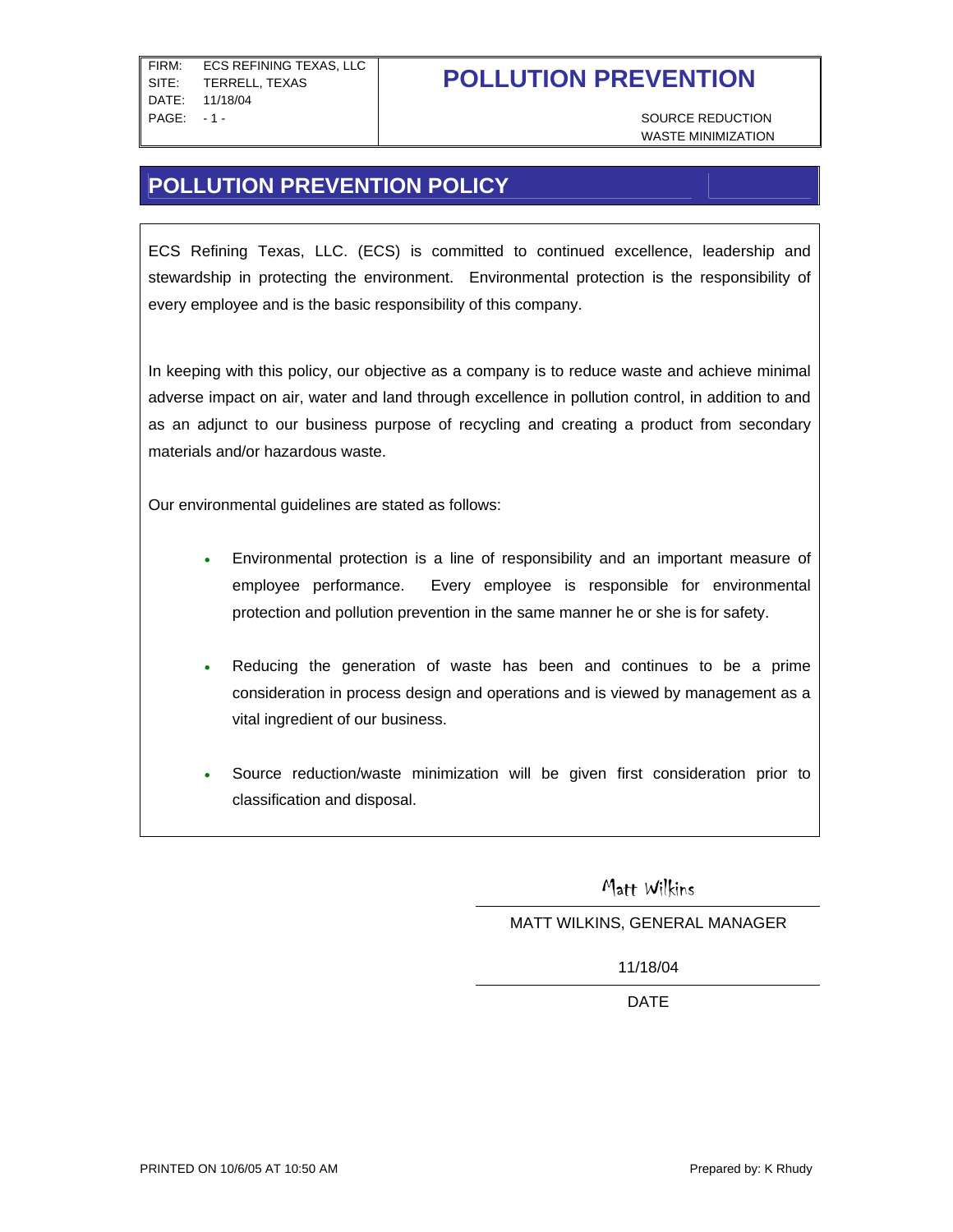WASTE MINIMIZATION

## **EXECUTIVE SUMMARY**

### **CERTIFICATION OF COMPLETION**

This document certifies that the pollution prevention plan has been completed and meets the specified requirements of the Waste Reduction Policy Act of 1991, the Solid Waste Disposal Act and 30 TAC §§335.471 – 335.480 and that the information provided herein is true, correct, and complete.

This document also certifies that the person whose signature appears below has the authority to commit the corporate resources necessary to implement this plan.

Matt Wilkins

MATT WILKINS, GENERAL MANAGER

11/18/04

design and the contract of the DATE of the ST and the ST and the ST and the ST and the ST and the ST and the S

| 1.2<br>PLAN DATES |                   |
|-------------------|-------------------|
| ISSUED DATE:      | NOVEMBER 18, 2004 |
| EXPIRATION DATE:  | NOVEMBER 18, 2009 |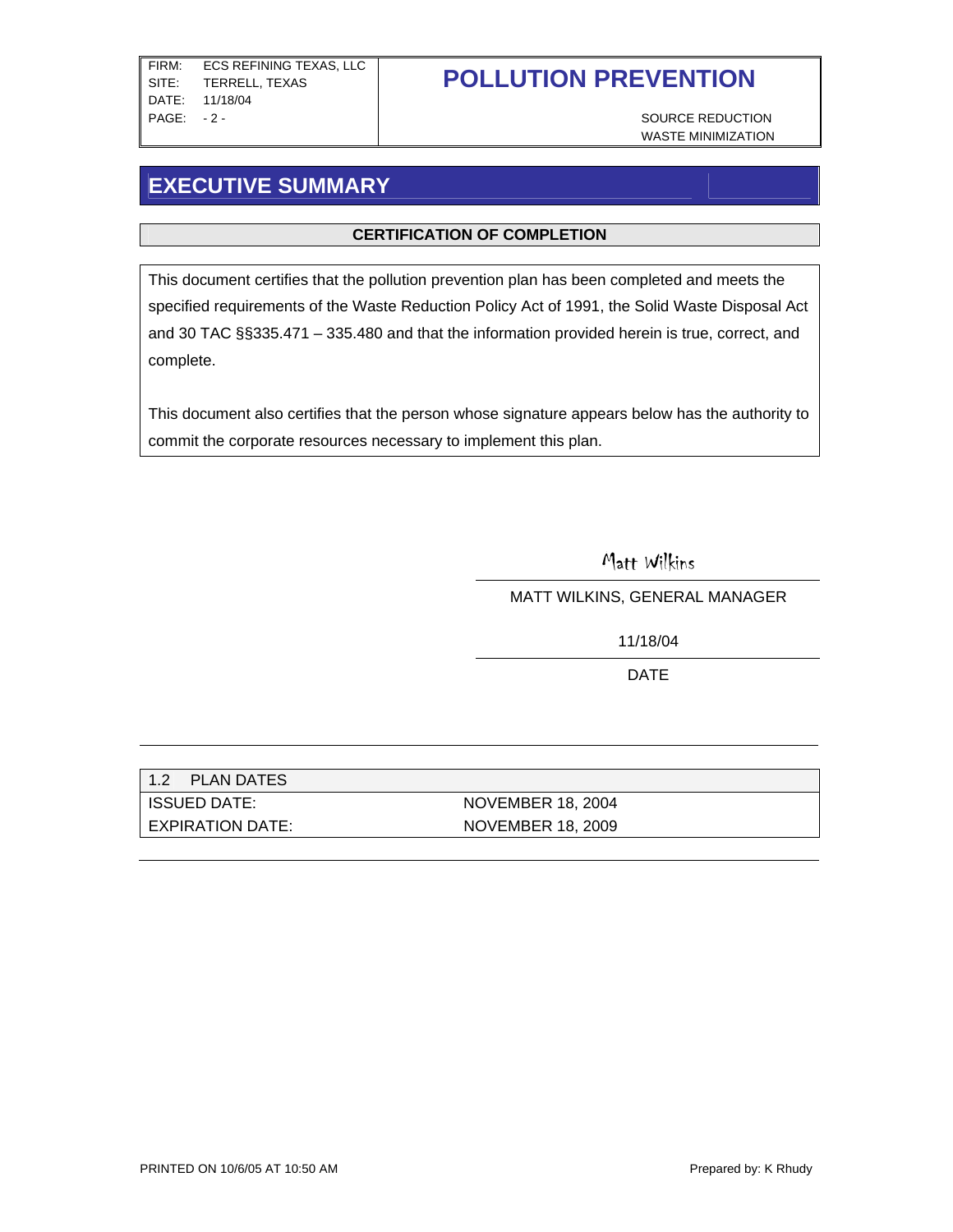WASTE MINIMIZATION

## **PART 1.1 FACILITY IDENTIFICATION**

1.1.1 FACILITY NAME AND ADDRESS CONTACT PERSON: KURTIS B. RHUDY MAILING ADDRESS: 106 TEJAS DRIVE CITY, STATE, ZIP: TERRELL, TEXAS 75160 CONTACT PHONE: (972) 524-1075 CONTACT FAX: (361) 563-0904

NAME OF FACILITY: ECS REFINING TEXAS, LLC.

### 1.1.2 FACILITY LOCATION

The site is located at 106 Tejas Drive, in a rural industrial park, outside of the city of Terrell, Kaufman County, Texas. The site is an irregular-shaped 30-acre parcel of land and located in an area of light industrial use. The site is bound to the north by vacant land and small industry. The site is bound to the west by vacant land; beyond the vacant area are other "light" industrial facilities. The site is bound to the south by Tejas Drive, beyond Tejas Drive is the Department of Public Safety, a miniature golf course and an apartment complex.

The geographical coordinates of the facility are:

- Latitude: 32 deg. 43 min. 41 sec.
- Longitude: 96 deg. 19 min. 38 sec.

#### 1.1.3 FACILITY CONTACTS

The following employees are authorized to act on behalf of ECS Refining Texas, LLC.

| NAME:<br>TITLE:<br>PHONE: | <b>MATT WILKINS</b><br><b>GENERAL MANAGER</b><br>(972) 524-1075 ext. 101 |
|---------------------------|--------------------------------------------------------------------------|
| NAME:                     | KURTIS B. RHUDY                                                          |
| TITLE:                    | SAFETY, HEALTH AND ENVIRONMENTAL<br><b>COMPLIANCE MANAGER</b>            |
| PHONE:                    | (972) 524-1075 ext. 118                                                  |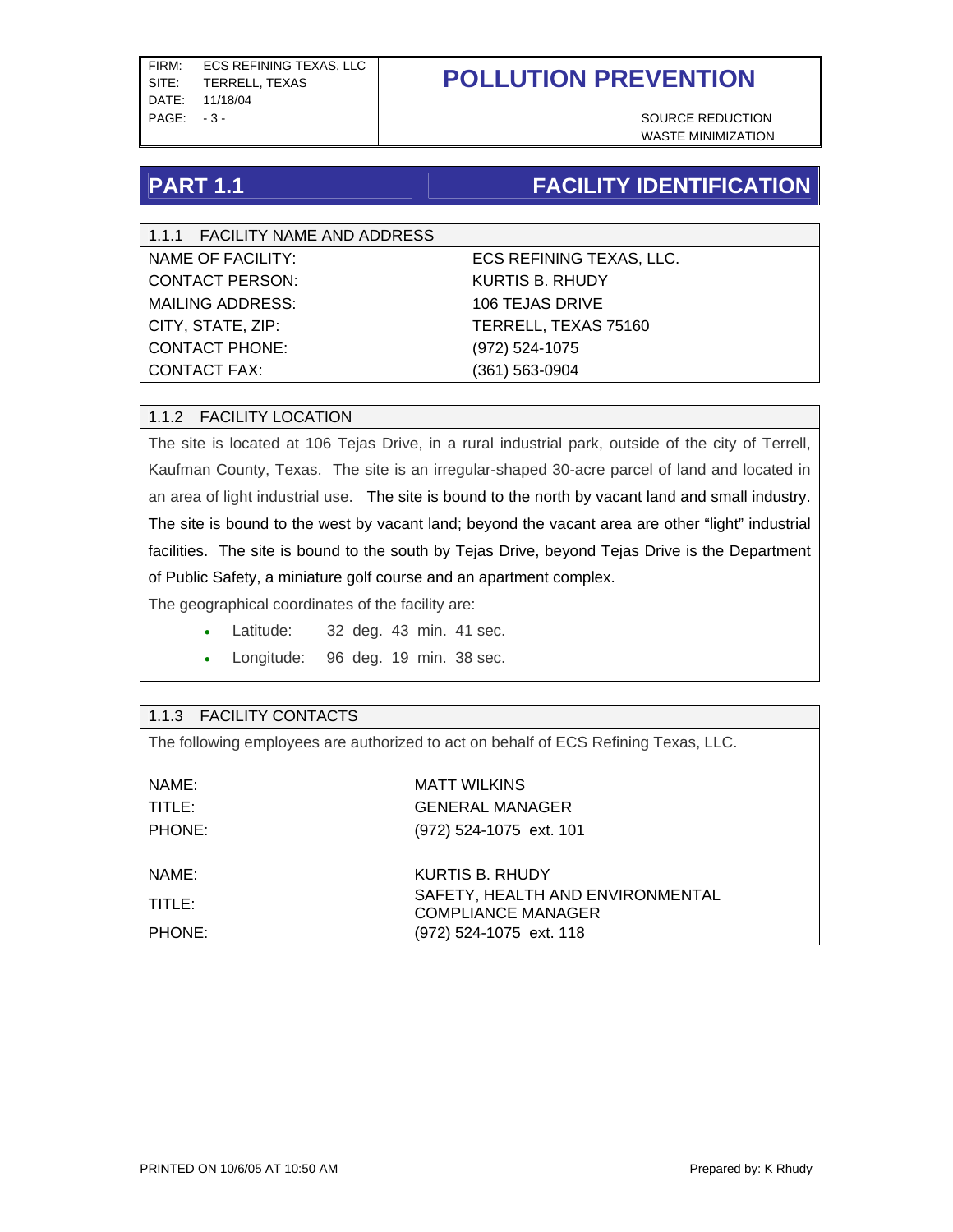FIRM: ECS REFINING TEXAS, LLC SITE: TERRELL, TEXAS DATE: 11/18/04 PAGE: -4 - SOURCE REDUCTION

# **POLLUTION PREVENTION**

WASTE MINIMIZATION

## **PART 1.2** CURRENT PERMITS

| EPA ID NUMBER:                                       | TXR000000034    |
|------------------------------------------------------|-----------------|
| <b>TNRCC SOLID WASTE NUMBER:</b>                     | 39525           |
| TOXIC RELEASE INVENTORY ID:                          | 75160TJSRS105TE |
| HAZARDOUS WASTE PERMIT:                              | NA.             |
| WASTE WATER PRETREATMENT PERMIT:                     | ECS-041011      |
| AIR - FACILITY OPERATING PERMIT:                     | 19430           |
| AIR - 1.5 " ROTARY SHEAR SHREDDER PERMIT:            | 85294           |
| AIR - PRECIOUS METAL RECOVERY PERMIT:                | 87433           |
| AIR - ELECTRIC ARC FURNACE PERMIT:                   | 104190          |
| AIR - ELECTROLYTIC PROCESS PERMIT:                   | 107035          |
| STORM WATER PERMIT                                   | TXR050000       |
| SIC CODE:                                            | 3341            |
| NAISC CODE:                                          | 331492          |
| These permits are reflected as of November 18, 2004. |                 |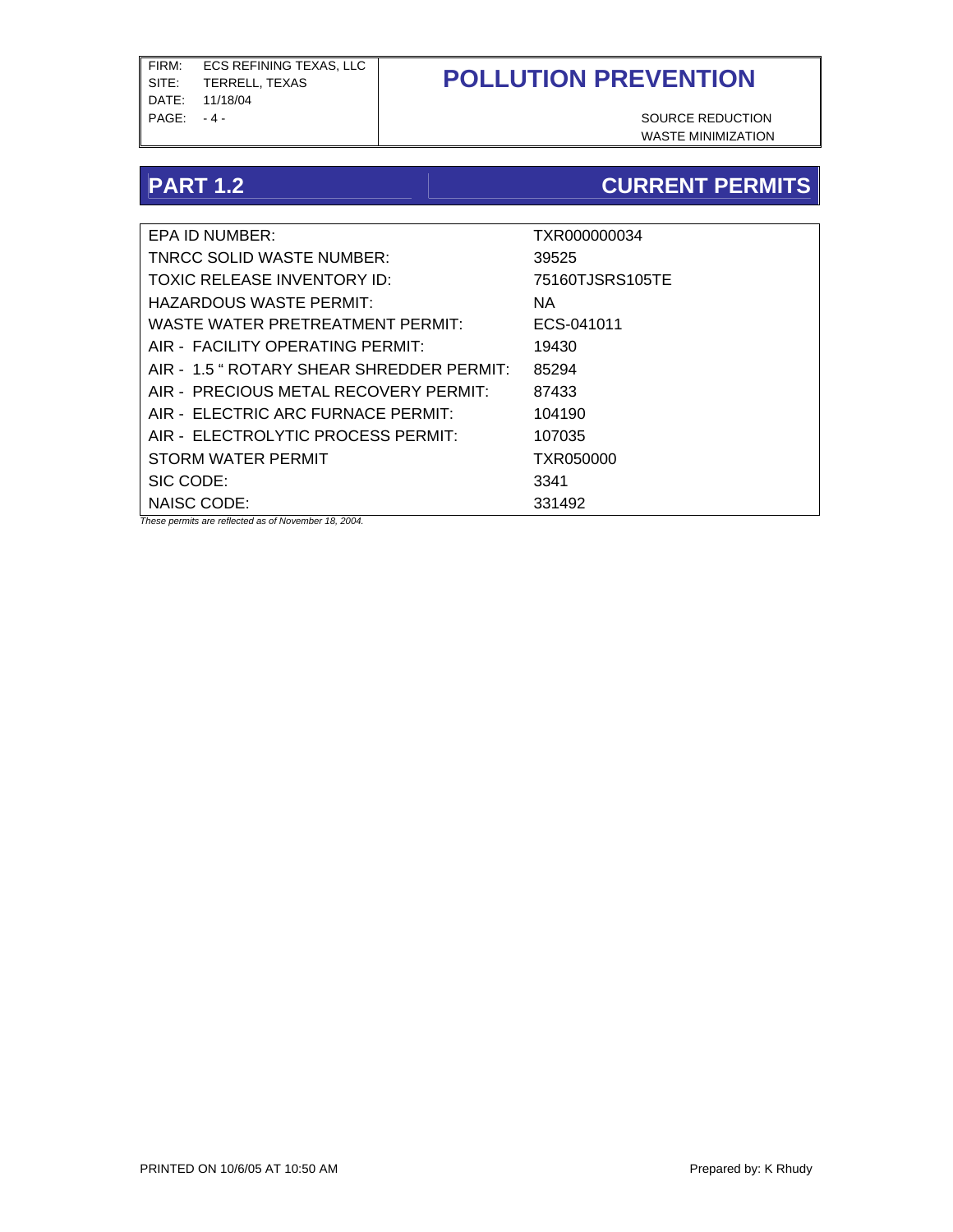WASTE MINIMIZATION

## **PART 1.3** PART 1.3

ECS Refining Texas LLC (ECS) operates a pyrometallurgical recycling facility in Terrell, Texas. This facility is primarily dedicated to the recovery of tin, lead and precious metals from tin and tin/lead drosses, filtercakes, by-products, sludges, baghouse dusts and contaminated pastes and wipes. ECS also operates, on-site, a hydrometallurgical process for the recovery of precious metals ("PMs"). In addition, ECS recovers computers, electronic scrap and high temperature alloys.

According to a review of historical records, the site was used for agriculture until approximately 1991. In 1987, Tejas Resources, Inc. (Tejas) purchased the property to build a state of the art lead-acid battery recycling facility. From approximately 1991 to 1996, Tejas physically occupied the site; however, the facility was in operation only during the initial 18 months. ECS purchased the property in 1996. As part of a thorough site assessment during the acquisition of the property, minor soil contamination was discovered in the vicinity of the building and loading dock areas. Although the contamination in the soil was less than the state action levels for industrial areas, the contaminated soil was excavated and removed from the site by the previous owners. All excavated soil was sampled, analyzed and disposed of in accordance with U.S. EPA and the State of Texas requirements.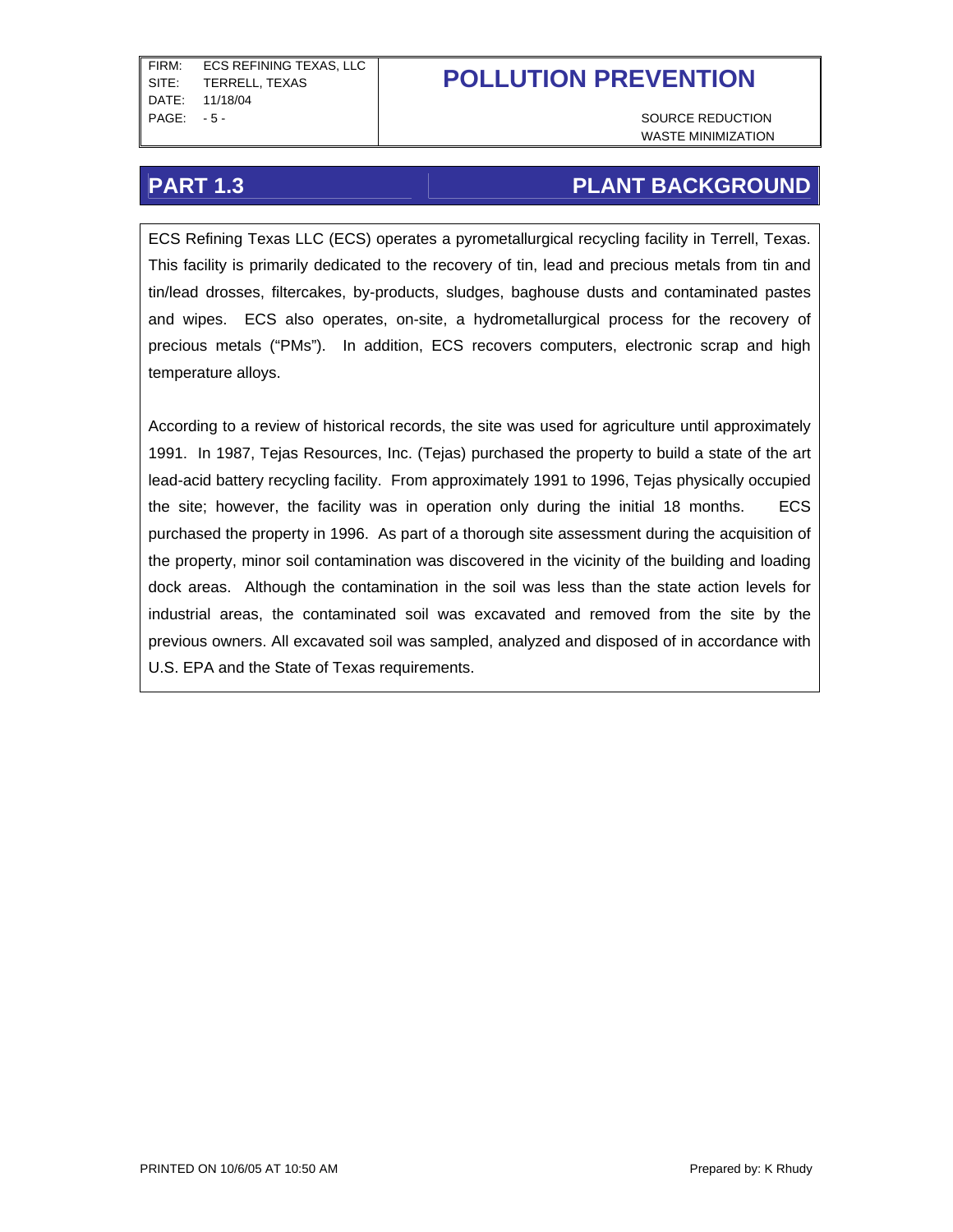FIRM: ECS REFINING TEXAS, LLC SITE: TERRELL, TEXAS DATE: 11/18/04 PAGE: - 6 - SOURCE REDUCTION

# **POLLUTION PREVENTION**

WASTE MINIMIZATION

## **PART 1.4 GENERAL OPERATIONS**

### 1.4.1 OVERVIEW OF PROCESS OPERATIONS

ECS Refining Texas LLC (ECS) in Terrell, Texas, is primarily dedicated to the recovery of tin, lead and precious metals from materials such as tin and tin/lead drosses, filtercakes, byproducts, sludges, baghouse dusts and contaminated pastes and wipes. Materials are received and evaluated for processing in the pyrometallurgical process. Tin and tin/lead materials may be prepared for introduction into a rotary furnace by shredding the materials into a uniform size, if necessary. Most tin and tin/lead materials received at ECS are immediately shredded upon arrival, sampled and analyzed for further processing. Printed circuit boards and electronic scrap may also be shredded. In some cases, incoming material may be further processed in the 1.5 inch rotary shear shredder. Upon leaving the shredders, material enters the pyrometallurgical process, which includes a rotary furnace, reverberatory furnaces, sweat furnace, tilt crucible furnaces, a blender/dryer, refining kettles, an electric arc furnace and a ball mill. Feed materials, shredded materials and fluxing agents are transferred in charging tubs into the rotary furnace chamber. Depending upon the final use of the metal and the presence of impurities such as copper, the metal may be refined in one of the five refining kettles. At the end of the pyrometallurgical processes, liquid metal is cast into molds or ingots and is shipped offsite. In addition, ECS operates hand-held arc cutting systems used for destroying and cutting high temperature alloys. In selected cases these materials are transferred to the precious metals recovery process. Depending on metal composition of feed materials, some material may be transferred directly to the precious metals recovery, high temperature alloy, electrolytic, or pyrometallurgical process. Wastewater generated from these processes (e.g. scrubber water) is routed to the wastewater pretreatment equipment prior to discharge to a POTW.

A detailed description of the shredder process, pyrometallurgical process, electrolytic process, high temperature alloy, precious metals process, and wastewater pretreatment process are included in this section.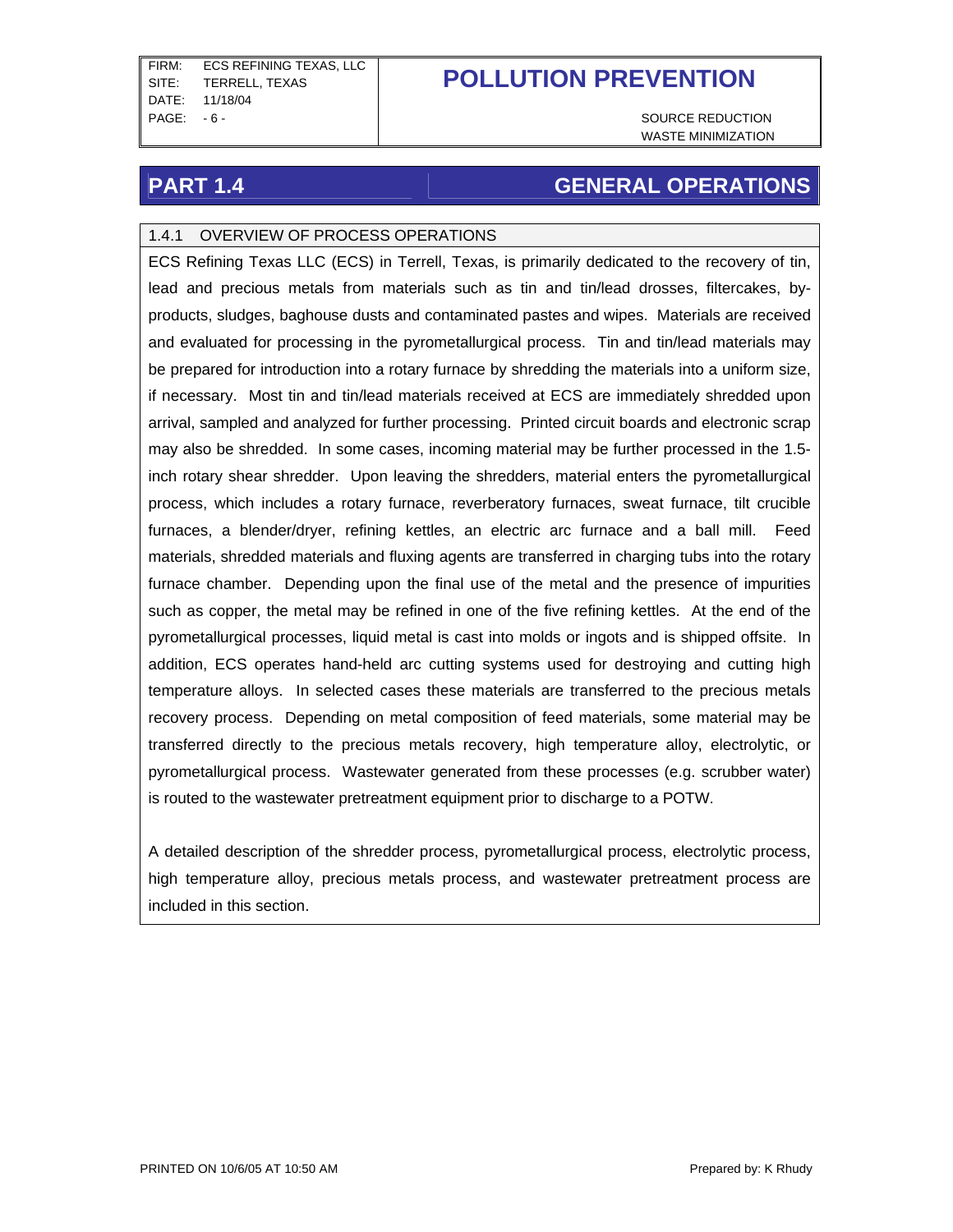FIRM: ECS REFINING TEXAS, LLC SITE: TERRELL, TEXAS DATE: 11/18/04 PAGE: -7 - SOURCE REDUCTION

# **POLLUTION PREVENTION**

WASTE MINIMIZATION

| <b>Equipment</b>                       | <b>FIN</b>         | Vents to:                       | <b>EPN</b>   |
|----------------------------------------|--------------------|---------------------------------|--------------|
| <b>Shredder Process</b>                |                    |                                 |              |
| 2-Inch Rotary Shear Shredder           | $S-12$             | <b>Shredder Baghouse</b>        | $P-12$       |
| 1.5-Inch Rotary Shear Shredder         | $S-19$             | <b>Shredder Baghouse</b>        | $P-12$       |
| <b>Pyrometallurgical Process</b>       |                    |                                 |              |
| Refining Kettle No. 1                  | $S-1$              | Kettle Baghouse                 | $P-15$       |
| Refining Kettle No. 2                  | $S-2$              | Kettle Baghouse                 | $P-15$       |
| Refining Kettle No. 3                  | $S-3$              | Kettle Baghouse                 | $P-15$       |
| Refining Kettle No. 4                  | $S-4$              | Kettle Baghouse                 | $P-15$       |
| Refining Kettle No. 5                  | $S-5$              | Kettle Baghouse                 | $P-15$       |
| Kettle burners                         | S-1Comb to         | Atmosphere                      | P-16A to     |
|                                        | S-5Comb            |                                 | <b>P-16E</b> |
| Ingot Autocaster                       | $S-40$             | Hygiene Baghouse                | $P-14$       |
| <b>Rotary Furnace</b>                  | $S-6$              | Furnace Baghouse / Scrubber     | $P-6$        |
| <b>Slag Hammering Fugitives</b>        | $S-39$             | Hygiene Baghouse                | $P-14$       |
| <b>Sweat Furnace</b>                   | $S-7$              | Kettle Baghouse                 | $P-15$       |
| 600 Tilt Crucible Furnace              | $S-8$              | Shredder Baghouse               | $P-12$       |
| 175 Tilt Crucible Furnace              | $S-9$              | <b>Shredder Baghouse</b>        | $P-12$       |
| Reverberatory Furnace No. 1            | $S-10$             | <b>Shredder Baghouse</b>        | $P-12$       |
| Reverberatory Furnace No. 2            | $S-11$             | <b>Shredder Baghouse</b>        | $P-12$       |
| <b>Electric Arc Furnace</b>            | $S-21$             | Hygiene Baghouse                | $P-14$       |
| <b>Block Casting Molds</b>             | $S-41$             | Hygiene Baghouse                | $P-14$       |
| <b>Ball Mill</b>                       | $S-13$             | Hygiene Baghouse                | $P-14$       |
| <b>Blender/Dryer</b>                   | $S-17$             | <b>Blender/Dryer Baghouse</b>   | $P-17$       |
| <b>Blender/Dryer Burner</b>            | S-17Comb           | Atmosphere                      | $P-25$       |
| <b>Electrolytic Process</b>            |                    |                                 |              |
| <b>Electrolytic Process</b>            | $S-22$             | <b>Electrolytic Scrubber</b>    | $P-22$       |
| <b>High Temperature Alloys</b>         |                    |                                 |              |
| Hand-held Arc Cutting System - 1       | $S-37$             | Hygiene Baghouse                | $P-14$       |
| Hand-held Arc Cutting System $-2$      | $S-38$             | Hygiene Baghouse                | $P-14$       |
| <b>Precious Metals Process</b>         |                    |                                 |              |
| <b>Precious Metal Recovery</b>         | $S-20$             | <b>Precious Metal Scrubber</b>  | $P-20$       |
| Crucible Furnace No. 1                 | $S-35$             | <b>Crucible Furnace Exhaust</b> | $P-24$       |
| Crucible Furnace No. 2                 | $S-36$             | <b>Crucible Furnace Exhaust</b> | $P-24$       |
| <b>Wastewater Pretreatment Process</b> |                    |                                 |              |
| Reaction Tank (R-1)                    | $\overline{S}$ -24 | <b>Precious Metal Scrubber</b>  | $P-20$       |
| Treatment Tank (T-1)                   | $S-25$             | Hygiene Baghouse                | $P-14$       |
| Treatment Tank (T-2)                   | $S-26$             | Hygiene Baghouse                | $P-14$       |
| Treatment Tank (T-3)                   | $S-27$             | Hygiene Baghouse                | $P-14$       |
| Treatment Tank (T-4)                   | $S-28$             | Hygiene Baghouse                | $P-14$       |
| Collection Tank (T-5)                  | $S-29$             | <b>Hygiene Baghouse</b>         | $P-14$       |
| Discharge Tank (D-1)                   | $S-30$             | Hygiene Baghouse                | $P-14$       |
| Discharge Tank (D-2)                   | $S-31$             | Hygiene Baghouse                | $P-14$       |
| Caustic Tank No. 1                     | $S-32$             | Hygiene Baghouse                | $P-14$       |
| Caustic Tank No. 2                     | $S-33$             | Hygiene Baghouse                | $P-14$       |
| Wet Vacuum Sweeper                     | $S-42$             | Hygiene Baghouse                | $P-14$       |
| <b>Acid Loading Fugitives</b>          | $S-34$             | <b>Hygiene Baghouse</b>         | $P-14$       |
| Sample Prep Room                       |                    |                                 |              |
| Sample Prep Room                       | $S-23$             | Hygiene Baghouse                | $P-14$       |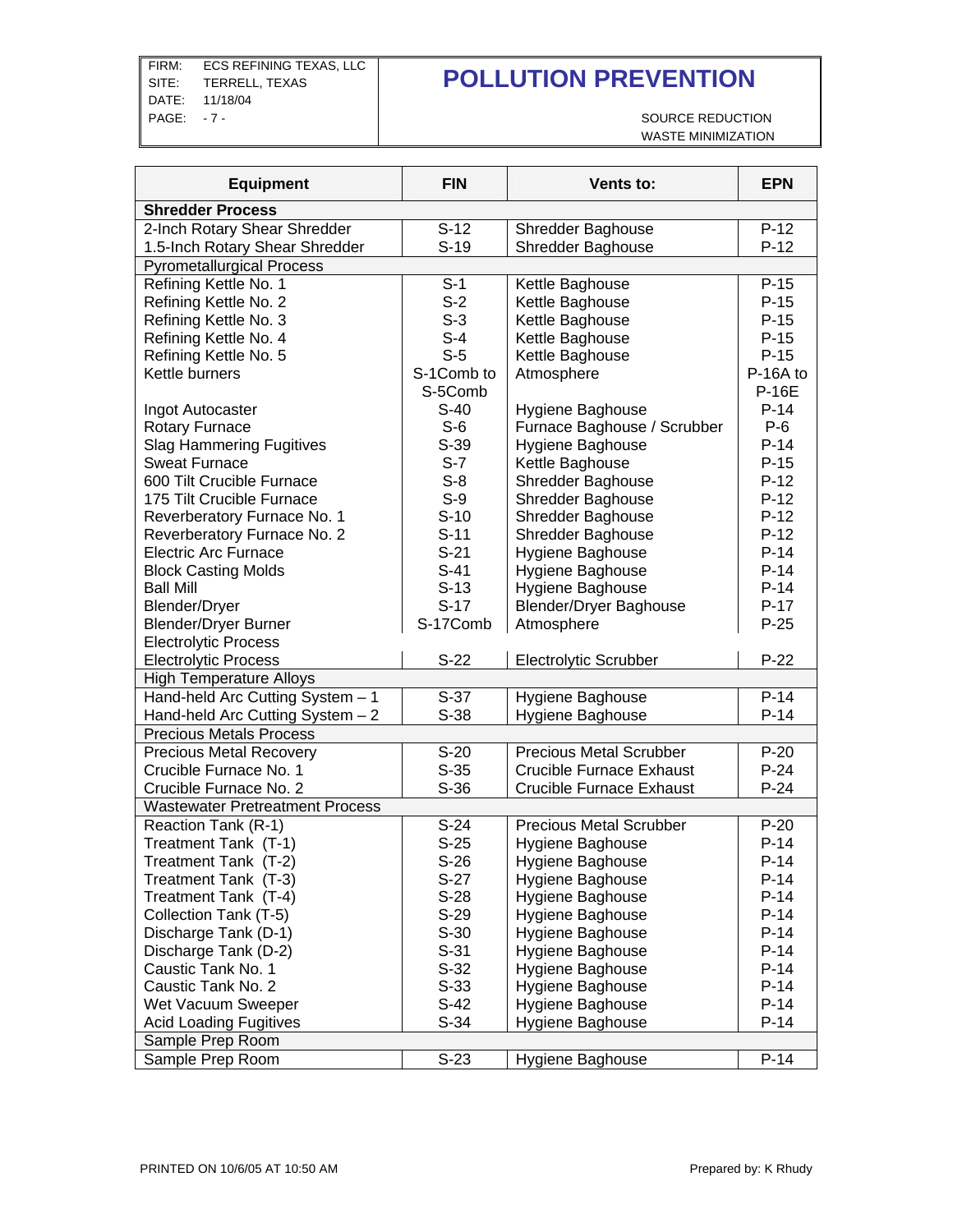WASTE MINIMIZATION

#### 1.4.2 SHREDDER PROCESS

Incoming materials processed at ECS are received in a variety of containers, such as metal drums equipped with metal bolt rings, cubic yard boxes and five (5) gallon metal pails. These materials are sampled for conformance by a grab method or by transferring the material to the shredding system. The shredding system consists of a 2-inch rotary shear shredder, a 1.5-inch rotary shear shredder and a hydraulic sampling device. The purpose of the shredder system is to reduce the size of the materials and to obtain a representative sample. All materials from this process are feed it into rotary furnace charging tubs or cubic yard boxes.

A forklift transfers material into the shredder. The contents and the container it arrives in are shredded into approximately two-inch particles and dropped onto a conveyor belt. A metallic separator removes shredded pieces of ferrous metallics. Shredded ferrous scrap is recycled off-site. The shredded material passes through a sampling device and may be transferred onto another conveyor belt to the 1.5-inch rotary shear shredder. Material is not heated during the shredding process. The final shredded material is transferred into charging carts for delivery to the rotary furnace or into cubic yard boxes.

Feed material is reduced in size due to a cutting or shearing action, rather than pulverized through high impact. This substantially reduces dust generation compared with high impact shredders. Most dust is generated during loading the material rather than shredding. Hoods are located where dust is generated: the system feed hopper, the bottom discharge of the shredder, the material transfer belt, the iron scraping belt, the discharge of the transfer belt, and the containers for the shredded product and samples. Material in the hoods is exhausted through the shredder baghouse (EPN P-12). Any uncontrolled or fugitive emissions from this process are routed to the atmosphere through the hygiene baghouse (EPN P-14).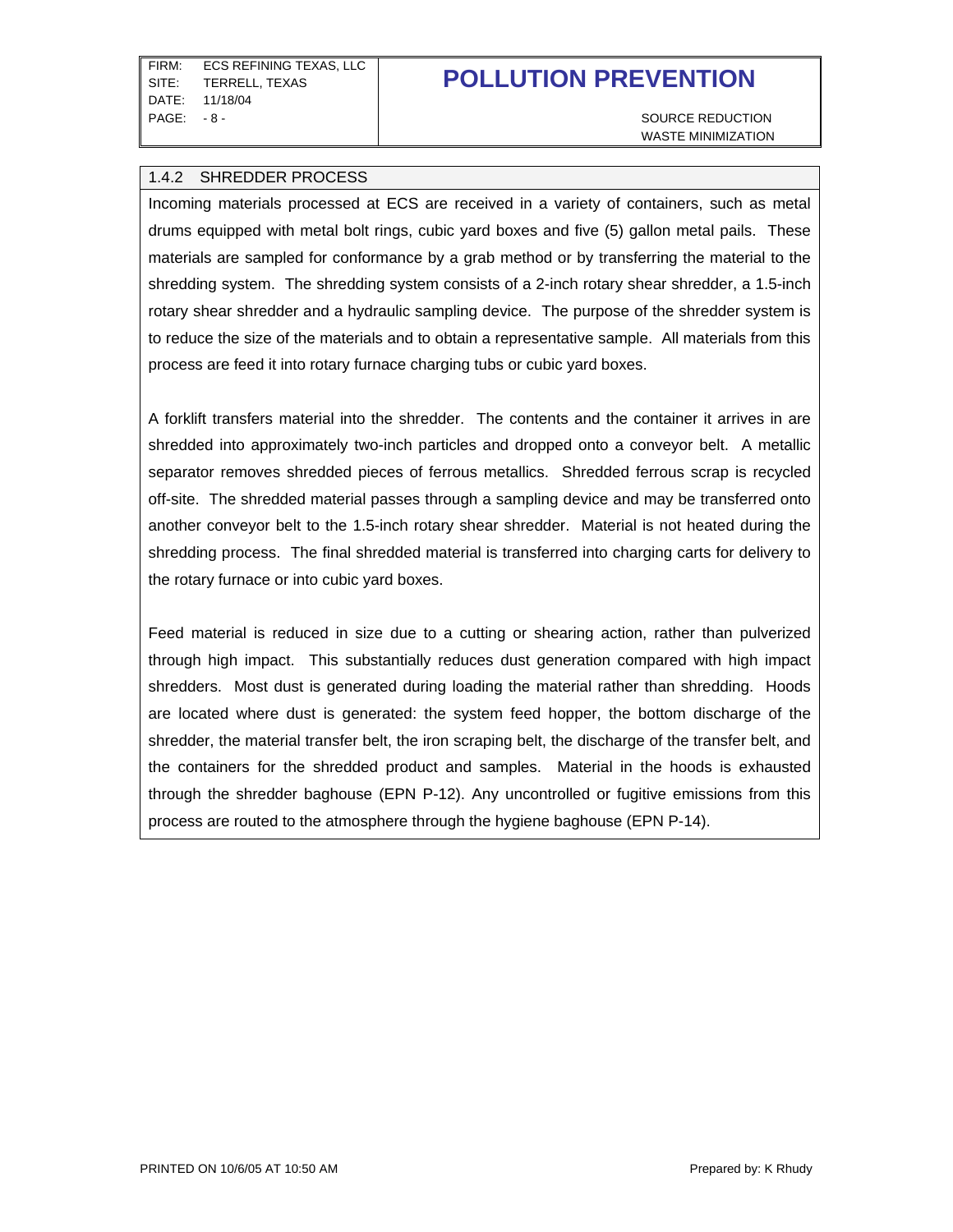FIRM: ECS REFINING TEXAS, LLC SITE: TERRELL, TEXAS DATE: 11/18/04 PAGE: -9 - SOURCE REDUCTION

## **POLLUTION PREVENTION**

WASTE MINIMIZATION

#### 1.4.3 PYMOMETALLURGICAL PROCESS

The refining kettles (FINs S-1 through S-5) receive metal from the pyrometallurgical, the electrolytic process and/or directly from feedstocks. The primary purpose of the kettles is to refine the metal to a customer specific product. Reducing agents and fluxes (e.g. sulfur, aluminum, saw dust, etc.) are added to the kettles to remove impurities from the metal as metal by-products. Once the refining is complete, the metal is cast into customers-specific ingots, blocks or customer-specific molds using the ingot autocaster (FIN S-40) or water-jacketed molds. Process emissions are routed to the kettle baghouse (EPN P-15) prior to discharging to the atmosphere. The baghouse dust and kettle by-products are collected and may be recycled in the pyrometallurgical process or shipped off-site for further recycling. The kettles are natural gas heated. Products of combustion (FIN S-1Comb through S-5Comb) from heating these kettles are routed to the atmosphere (EPNs P-16A to P16E).

The rotary furnace (FIN S-6) receives material from feedstocks and other process at the plant. The furnace is "charged" using tubs. These charge drums convey the raw material and fluxing agents directly into the furnace chamber. Reducing agents are added to transform the metal oxides into metal. The furnace rotates while heating material in its chamber, allowing for thorough mixing and more efficient reduction. Once the reaction is complete, the furnace is tapped and molten metal flows into prepared molds. Each mold holds approximately 6,000 pounds of metal. The slag from the system is similarly and separately cast into prepared molds. The slag is mechanically broken up and containerized either for reuse in the pyrometallurgical process or to be shipped off-site. Fugitives from this slag hammering process (FIN S-39) are released through the hygiene baghouse. Depending upon the end use of the metal and the presence of impurities such as copper, the resulting metal may be refined in one of five refining kettles (FINs S-1 to S-5). Emissions from the rotary furnace are routed to the rotary furnace baghouse/scrubber (EPN P-6). The scrubber at the outlet of the baghouse controls acid emissions which are also released through EPN P-6. Any uncontrolled or fugitive emissions from this furnace are routed to the atmosphere through the hygiene baghouse (EPN P-14). The slag and baghouse dust generated from this process are recycled back into the rotary furnace, shipped off-site for further recycling or sent for disposal. This furnace is natural gas heated. The products of combustion from this furnace are routed through the furnace stack and released to the atmosphere through the baghouse/scrubber, EPN P-6.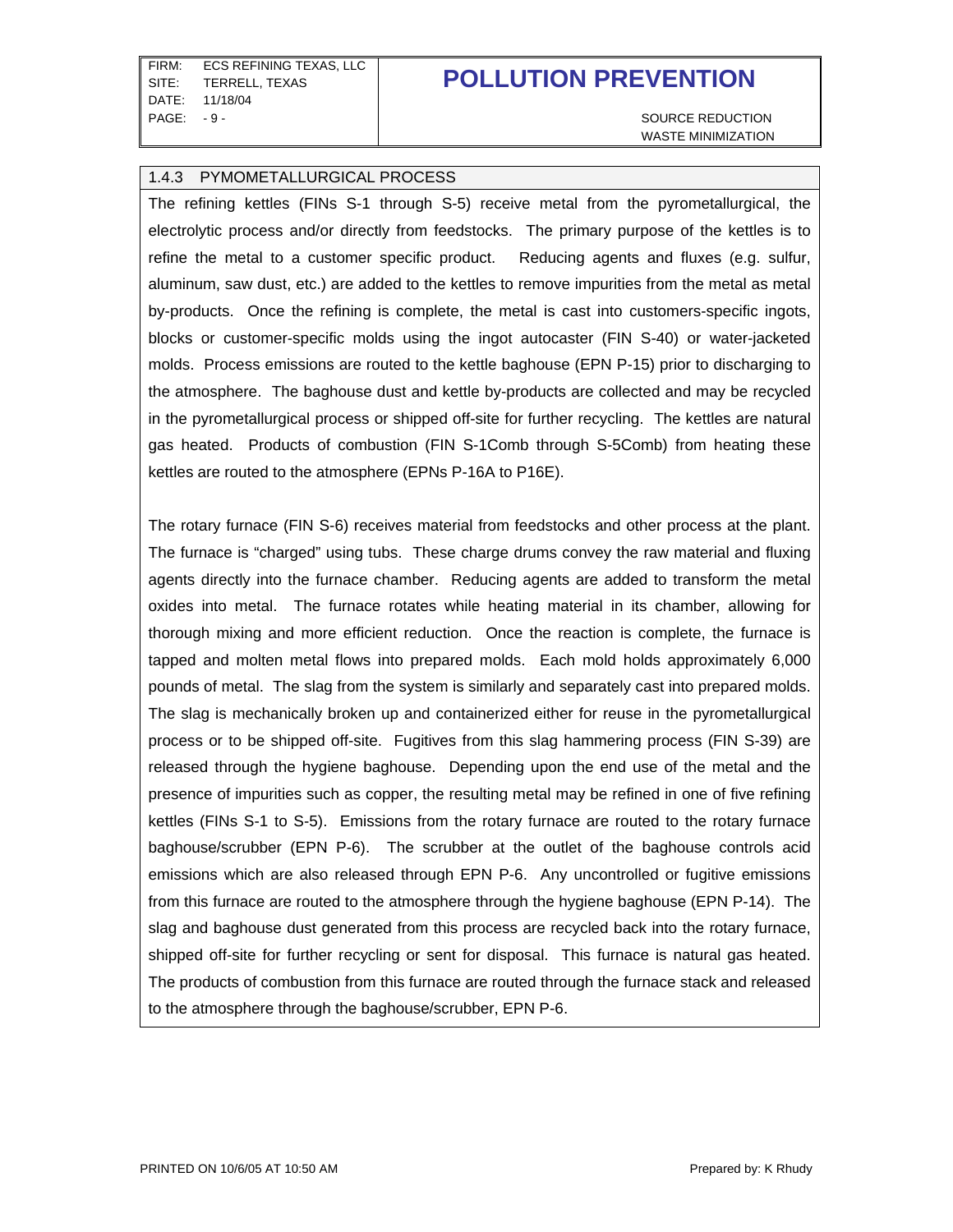FIRM: ECS REFINING TEXAS, LLC SITE: TERRELL, TEXAS DATE: 11/18/04 PAGE: -10 - SOURCE REDUCTION

## **POLLUTION PREVENTION**

WASTE MINIMIZATION

#### 1.4.3 PYMOMETALLURGICAL PROCESS – CONT.

The sweat furnace (FIN S-7) is used mainly to separate copper from tin/lead materials. Blocks of intermediate metal, typically weighing 6,000 pounds and having a copper content greater than 5 percent, are transferred from the rotary furnace to the sweat furnace with no additional fluxes. The furnace is heated to approximately 700 ºF to melt and collect the fraction of the alloy with a low melting temperature, which is predominately tin and lead. The unmelted remaining metal, which has a high copper content, is sent off-site for further recycling or is processed further in the pyrometallurgical process. Emissions from the sweat furnace are directed to the kettle baghouse (EPN P-15). This furnace is natural gas heated. The products of combustion from this furnace are routed through the furnace stack and released to the atmosphere through the kettle baghouse, EPN P-15.

The 175 Crucible Furnace (FIN S-9) and the 600 Crucible Furnace (FIN S-8) typically process small lots of high-grade material. For instance, lots containing high concentrations of precious metals are typical materials processed in these furnaces. Both furnaces are gas-fired and operate at temperatures of approximately 1500 °F - 2200 °F. Material is loaded into the furnaces using buckets or shovels. Fluxing agents such as soda ash, borax, and fluorspar are added and the material is heated. Once the charge has completely reacted, it is cast into ingots or blocks by tilling the furnace. Emissions from the tilt crucible furnaces and its product of combustion emissions are routed to the shredder baghouse (EPN P-12).

Two compact precious metal reverberatory furnaces (FINs S-10 and S-11) are direct-fired using natural gas to recover precious metals from precious metal bearing materials, such as silver from silver recovery cartridges in the photographic industry wastewater systems. Material to be smelted is charged into the furnace manually and a proprietary flux mixture is added. The flux may include but is not limited to soda ash, borax, and potassium nitrate. Once melted, the metal and slag are removed from the furnace. Emissions from these furnaces are routed to the shredder baghouse (EPN P-12). Product of combustion emissions from natural gas used to heat these furnaces are also routed through the shredder baghouse, EPN P-12.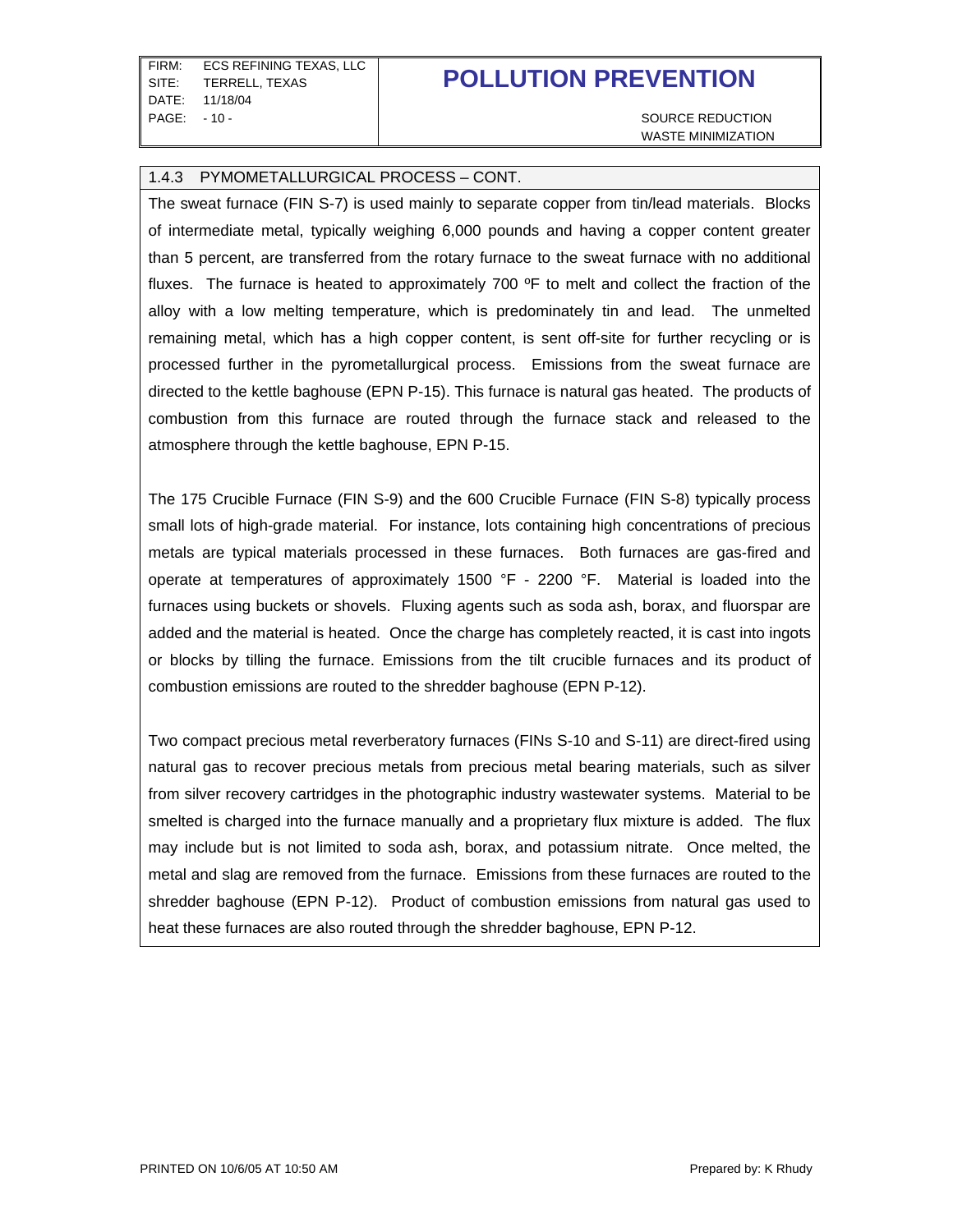WASTE MINIMIZATION

#### 1.4.3 PYMOMETALLURGICAL PROCESS – CONT.

The electric arc furnace (FIN S-21), which recovers precious metals, is a square-shaped, refractory-lined container made of steel. An anode is located at the bottom and a cathode extends downward into the container. Materials such as metal oxides, oxide dross, aluminum dross, and de-copperized (decop) dross produced from the refining kettles (FINs S-1 through S-5) are charged into the top of the furnace. Electric current flows from the cathode to the anode through the scrap charge. The electrical resistance of the charge causes the charge to heat up and become molten. There is no combustion involved in this process. Metal is tapped from the bottom and slag is tapped from the side of the furnace. The furnace is located within a 10-foot by 12-foot structure that is vented to hygiene baghouse (EPN P-14).

Once a process from various pyrometallurgical processes is complete, molten metal and slag is tapped, poured or pumped into various size block and customer-specific casting molds (FIN S-41). Emissions from this activity, if any, are released through the hygiene baghouse (EPN P-14).

ECS crushes precious metal bearing materials and other related feedstocks in a ball mill. The ball mill (FIN S-13) is a cylindrical steel shell filled partially with steel balls that pulverized the material into fine powder. As the mill turns, material is crushed by the tumbling steel balls. Once the material is completely pulverized, the opening in the mill is replaced with a grate that allows crushed product to flow out while retaining the balls. The ball mill vents air emissions to a dedicated baghouse with a HEPA fabric filter dust collector and to the hygiene baghouse (EPN P-14).

The blender/dryer (FIN S-17) prepares filtercakes, other wet material and fluxes for introduction into the rotary furnace or for recovery at other off-site facilities. The blender/dryer consist of a cylindrical stainless steel chamber (similar to a cement mixer chamber) with exterior, gas-fired burners. There are two burners in the unit, one on the side and one at the front. During the drying or mixing process, the dryer rotates, which causes the material to form small consistentsized balls. Burners heat the materials to expedite the removal of moisture. The dried or mixed materials are off-loaded into the rotary furnace charging tubs or into cubic yard boxes. The blender/dryer vents are routed through the Blender/Dryer Baghouse (EPN P-17). Product of combustion emissions from burning natural gas for the Blender/Dryer (FIN S-17) are released to the atmosphere (EPN P-25).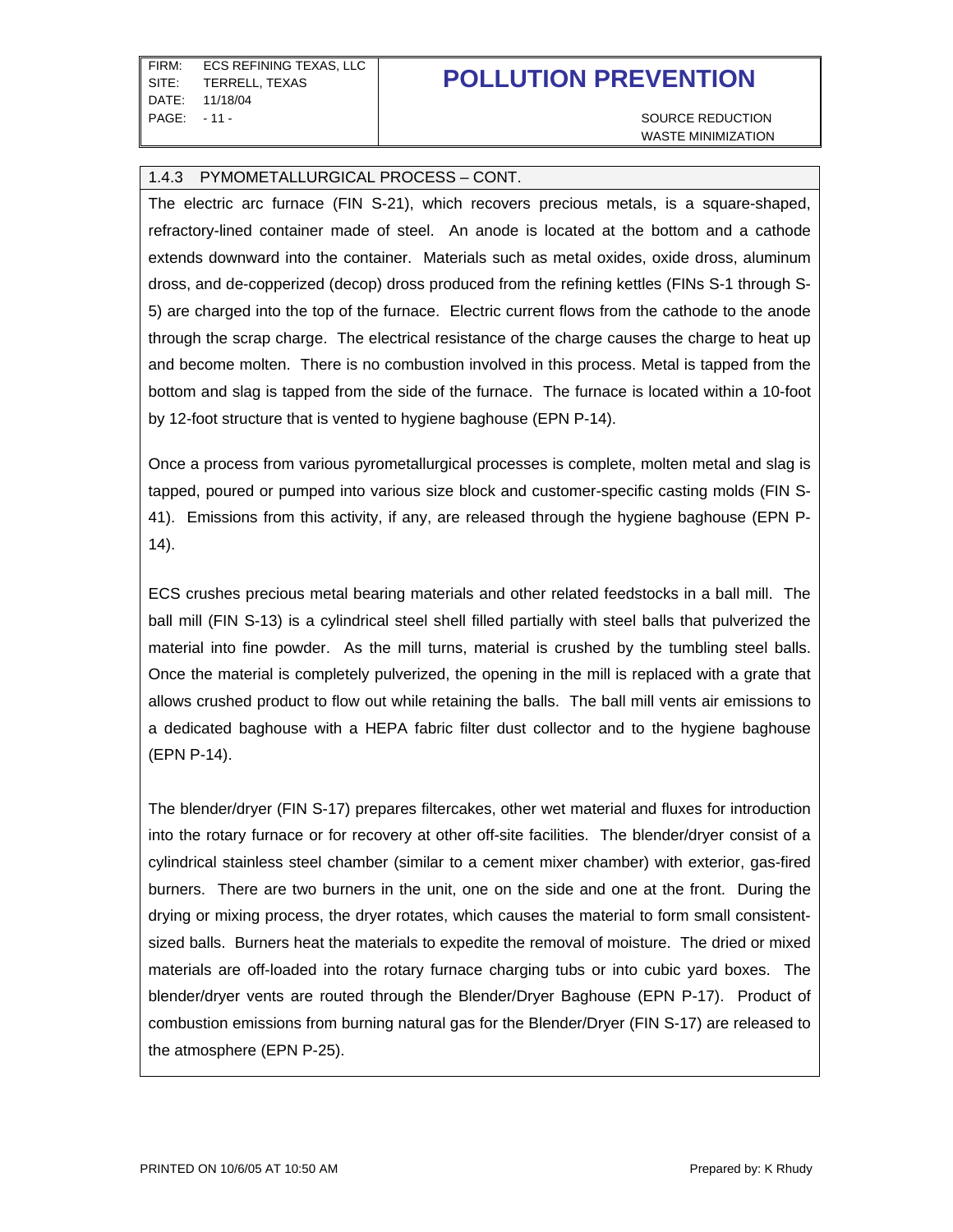| FIRM:       | ECS REFINING TEXAS. LLC |
|-------------|-------------------------|
| SITE:       | TERRELL. TEXAS          |
| DATF:       | 11/18/04                |
| PAGE: -12 - |                         |
|             |                         |

SOURCE REDUCTION WASTE MINIMIZATION

#### 1.4.4 ELECTROLYTIC PROCESS

## $\blacksquare$   $\blacksquare$   $\blacksquare$   $\blacksquare$   $\blacksquare$ function of the electric arc function of the electric arc function  $\mathbf{F}$

four days and sent to a wash tank. The metal from the wash tank is sent to refining kettles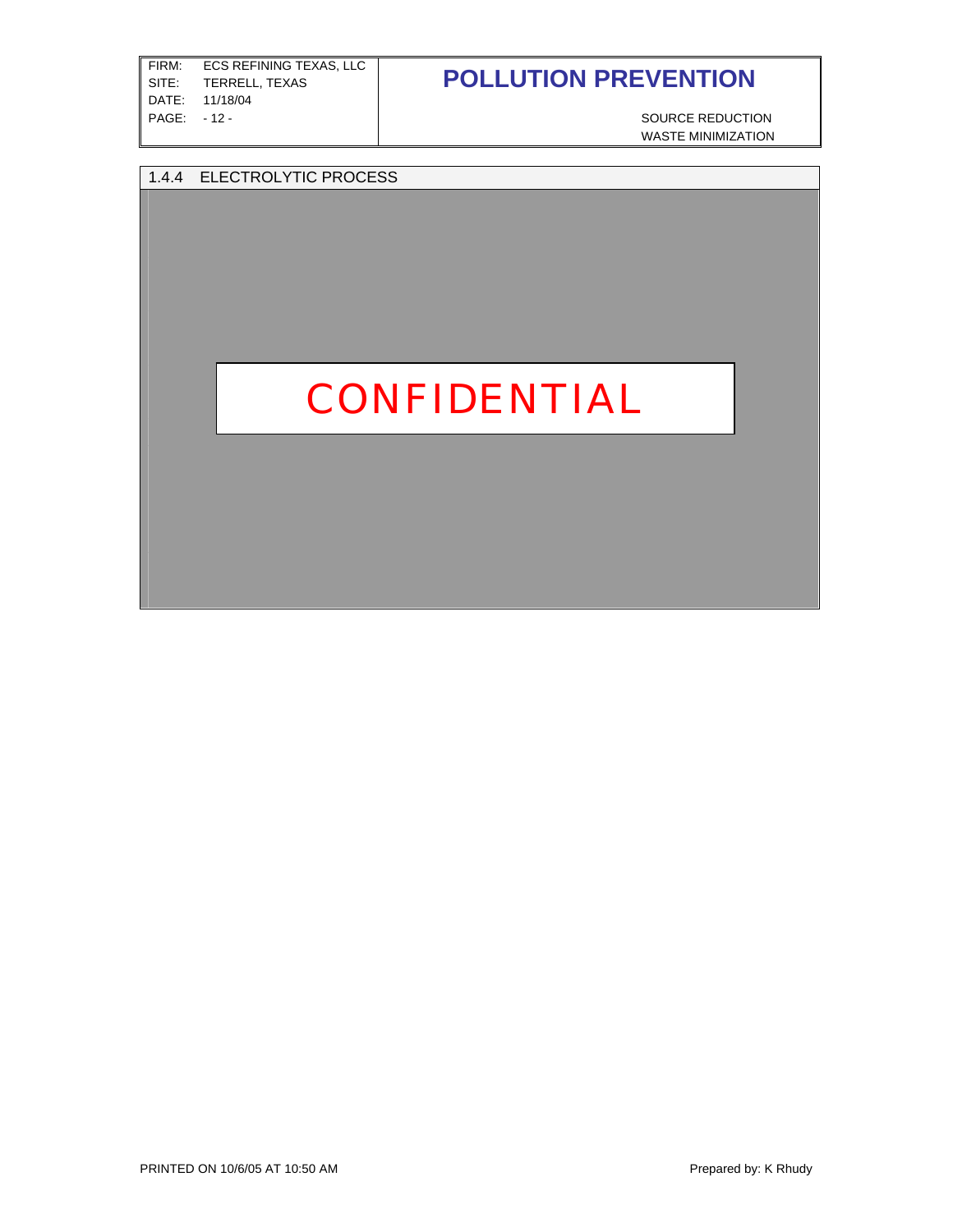WASTE MINIMIZATION

#### 1.4.5 HIGH TEMPERATURE ALLOYS

Aircraft engines and other assembled aircraft parts containing high temperature alloys are received at the plant for dismantling, destruction and mutilation. A hand-held arc cutting system is used on these materials to render aircraft parts unusable as required by the Federal Aviation Administration. Once the material is certified destroyed it is segregated by specific alloy and shipped off site. In addition, these systems may be used for the preparation of certain precious metal bearing aircraft parts that will be transferred to the precious metal recovery process. Any emissions from this process are routed to the atmosphere through the hygiene baghouse (EPN P-14).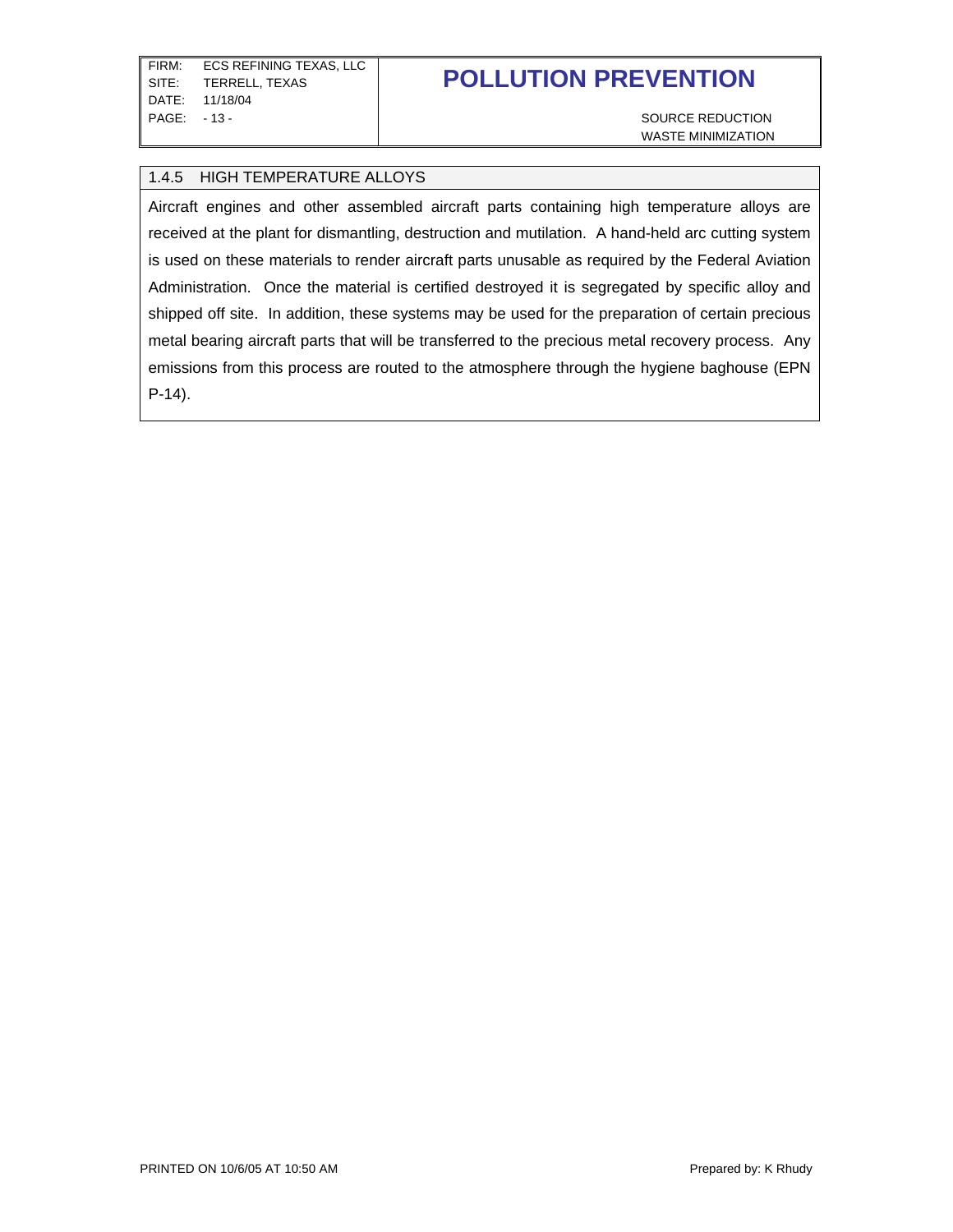| FIRM: | ECS REFINING TEXAS. LLC |
|-------|-------------------------|
| SITE: | TERRELL. TEXAS          |
| DATF: | 11/18/04                |
| PAGE: | $-14-$                  |
|       |                         |

SOURCE REDUCTION WASTE MINIMIZATION

### 1.4.6 PRECIOUS METALS RECOVERY

### precious metals of interest. After the charge has been processed, the solution is moved to a different 250-gallon tank with an original. This transfer is a set of material. This transfer is material. Thi continued back and forth until the solution is saturated with the precious metal of interest. By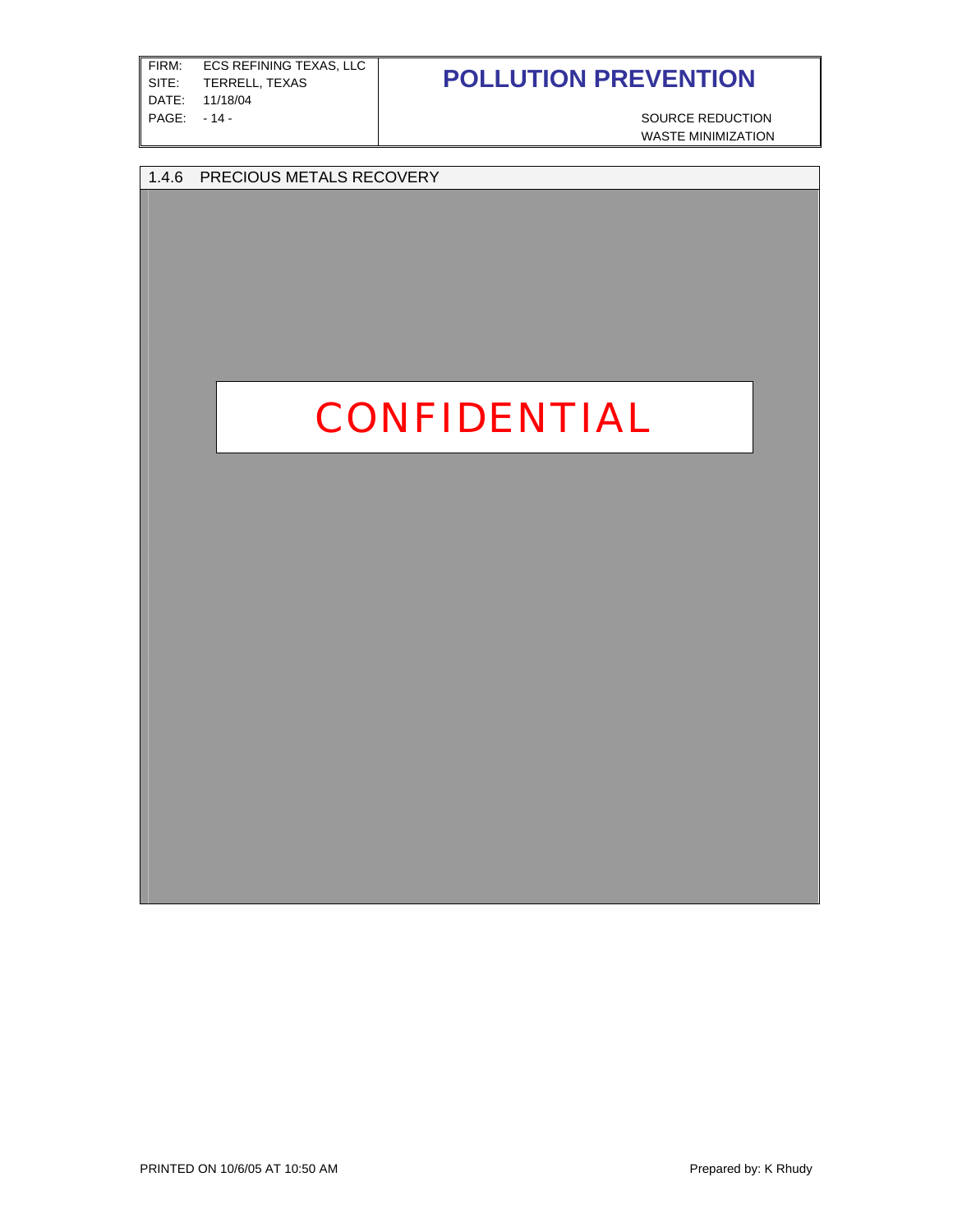WASTE MINIMIZATION

#### 1.4.7 WASTEWATER PRETREATMENT

ECS operates a wastewater pre-treatment area to handle wastewater generated from recycling processes (e.g., spent scrubber water). The wastewater pretreatment process consists of one reaction tank (FIN S-24), four treatment tanks (FINs S-25 through S-27), one collection tank (FIN S-29), two discharge tanks (FINs S-30 and S-31), two caustic tanks (FINs S-32 and S-33). Emissions from all these tanks as well as the acid loading fugitives (FIN S-34) are vented into the room and released to the atmosphere through the hygiene baghouse, EPN P-14. Emissions from the reaction tank are routed through the precious metals scrubber (EPN P-20).

#### 1.4.8 SAMPLE PREP ROOM

In addition to the process-specific equipment described in previous sections, ECS operates a sample prep room (FIN S-23) to support all operations at the plant. Emissions from activities in the sample prep room are vented in the building and are released to the atmosphere through the hygiene baghouse (EPN P-14).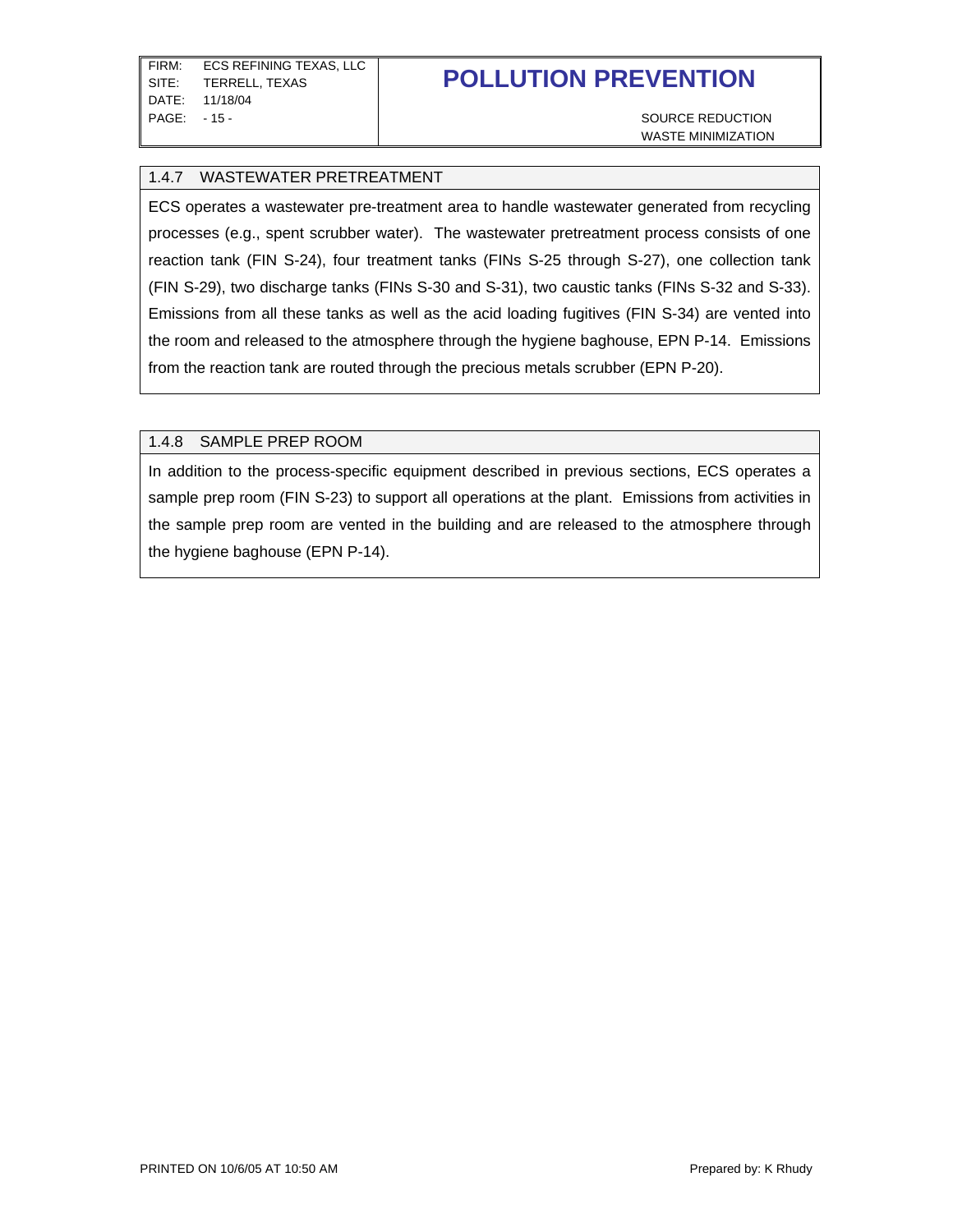WASTE MINIMIZATION

## **PART 2.1 IDENTIFICATION OF WASTE**

| <b>Waste Name/Description - 2003</b>                                | <b>Estimated</b><br>Quantity<br>(Ibs / Yr) | <b>TNRCC Waste</b><br>Code No. | <b>EPA Hazardous</b><br><b>Waste Code</b>      |
|---------------------------------------------------------------------|--------------------------------------------|--------------------------------|------------------------------------------------|
|                                                                     |                                            |                                |                                                |
| REFRACTORY BRICK A AND CASTIBLE FROM<br>RELINING ROTARY FURNACE     | 5.000                                      | 0010319H                       | D004, D005, D006,<br>D007, D008, D010,<br>D011 |
| WASTE OIL CONTAMINATED W/LEAD <sup>1</sup>                          | 0                                          | 2001206H                       | D008                                           |
| <b>EMPTY DRUMS</b>                                                  | 144,000                                    | 20023082                       | <b>NA</b>                                      |
| <b>PLANT TRASH</b>                                                  | 204,000                                    | 20039992                       | <b>NA</b>                                      |
| SLAG GENERATED FROM THERMAL REDUCTION<br>OF METAL OXIDES            | $\mathbf 0$                                | 20043022                       | <b>NA</b>                                      |
| SCRUBBER WATER FROM AIR POLLUTION<br>DEVICES <sup>2</sup>           | 550,000                                    | 2005115H                       | D004, D006, D007,<br>D008                      |
| WATER FROM FLOOR SWEEPER <sup>2</sup>                               | 85,000                                     | 2006119H                       | D008                                           |
| LABORATORY WASTE FROM ANALYTICAL<br>ANALYSIS <sup>2</sup>           | 110,000                                    | 2007103H                       | D002, D008                                     |
| SLAG FROM HIGH TEMPERATURE METALS<br><b>RECOVERY</b>                | 280,000                                    | 20083041                       | <b>NA</b>                                      |
| HDPE DRUMS, EMPTIED, CLEANED AND<br>RENDERED UNUSABLE <sup>1</sup>  | 0                                          | 20094062                       | <b>NA</b>                                      |
| REFRACTORY BRICK FROM RELINING ROTARY<br><b>FURNACE</b>             | 0                                          | 20103192                       | <b>NA</b>                                      |
| SLAG FROM HIGH TEMPERATURE METALS<br><b>RECOVERY</b>                | $\Omega$                                   | 2011304H                       | D004, D005, D006,<br>D007, D008, D010,<br>D011 |
| SPENT RESPIRATOR CARTRIDGES AND PPE                                 | 500                                        | 2012319H                       | D004, D005, D006,<br>D007, D008, D010,<br>D011 |
| LABORATORY WASTE - LAB PACK <sup>1</sup>                            | 0                                          | 2013001H                       | D002 - D011, F003                              |
| NON-HAZARDOUS CRUCIBLES <sup>3</sup>                                | $\mathbf 0$                                | 20153192                       | <b>NA</b>                                      |
| REFRACTORY BRICK FROM RELINING ROTARY<br><b>FURNACE</b>             | 30,000                                     | 20163191                       | <b>NA</b>                                      |
| NON-HAZARDOUS MATERIALS FROM<br>MAINTENANCE ACTIVITIES <sup>4</sup> | $\mathbf 0$                                | 20173901                       | <b>NA</b>                                      |
| SPENT ACIDS FROM PRECIOUS METAL<br>RECOVERY <sup>2</sup>            | 500,000                                    | 2018103H                       | D002                                           |

*Based on the ECS Refining Texas, LLC Annual Waste Summary for 2003.*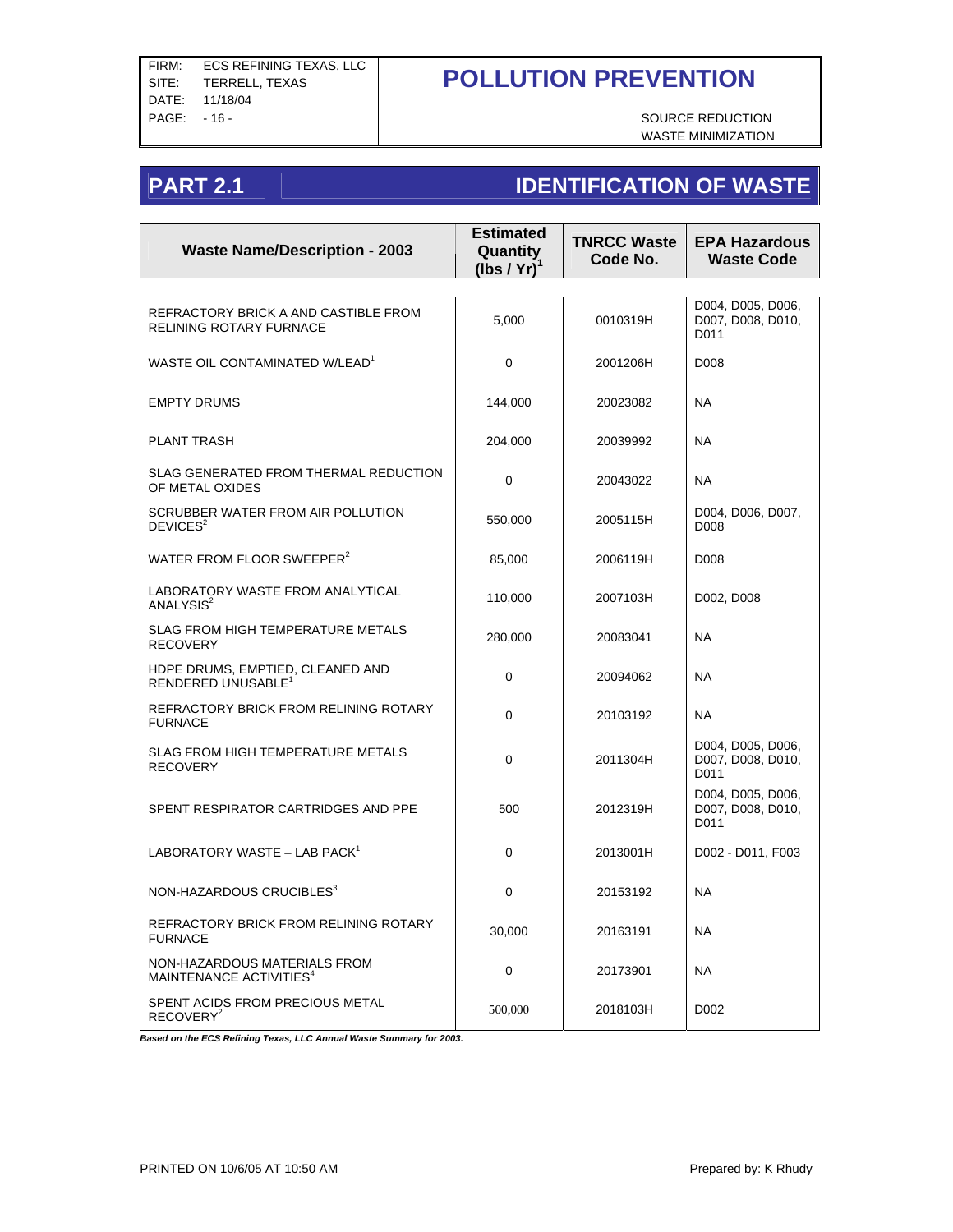NOTE 1 – Although listed on ECS' NOR, these wastes are only generated periodically and were not generated during 2003.

NOTE 2 – Although listed on ECS' NOR, all estimated quantities generated are processed in the on-site wastewater pretreatment system and discharged to the local POTW.

NOTE 3 – Although listed on ECS's NOR, these waste materials are no longer generated.

NOTE 4 – NGW = Newly Generated Waste – annual quantities not available.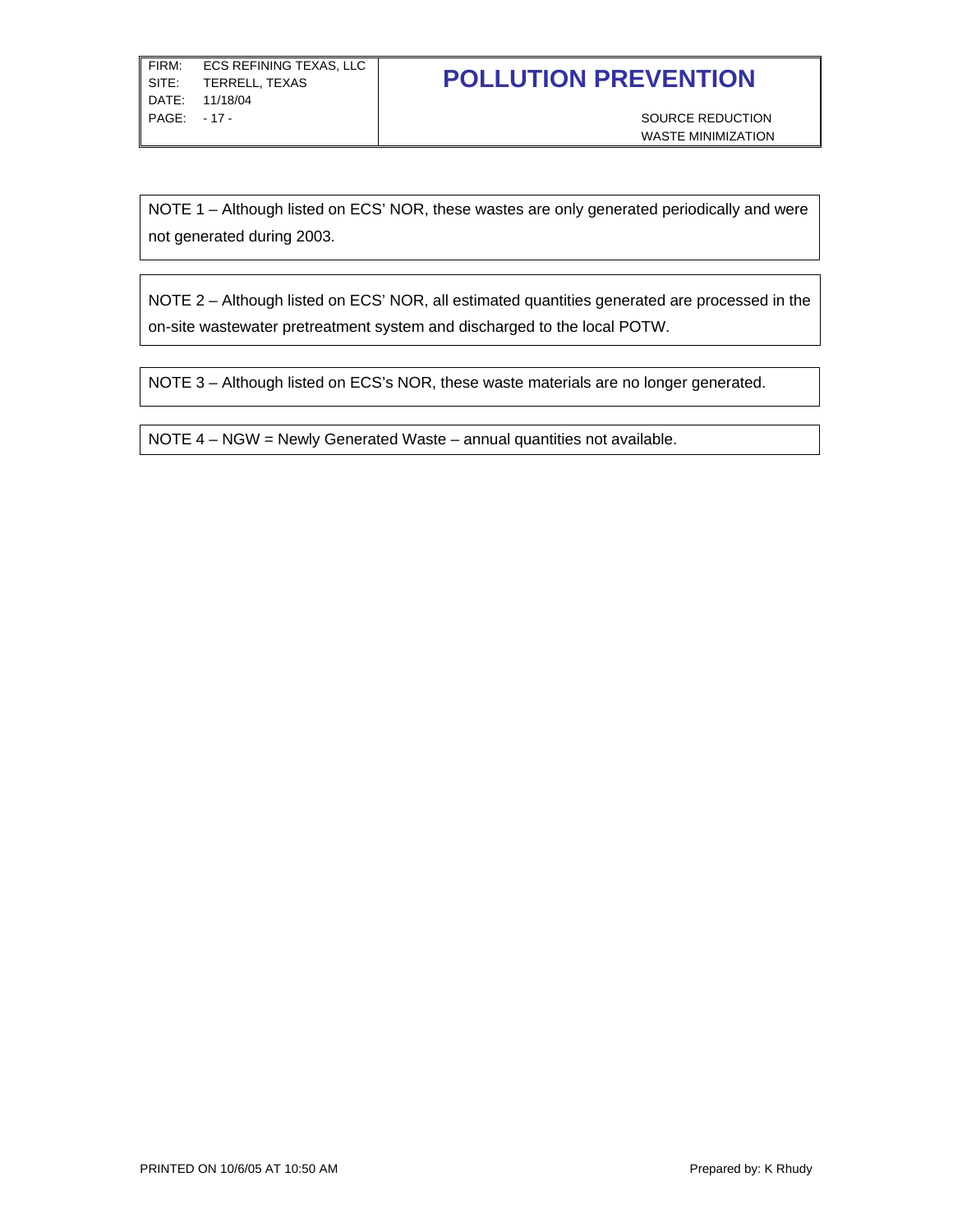WASTE MINIMIZATION

## **PART 2.2 POLYCHLORINATED BYPHENYLS (PCBs)**

| <b>Waste Name/Description</b>          | <b>Estimated</b><br>Quantity<br>(Tons / Yr) |           | <b>EPA</b><br><b>Hazardous</b><br><b>Waste Code</b> |
|----------------------------------------|---------------------------------------------|-----------|-----------------------------------------------------|
| PCB (> 500 ppm) Contaminated Materials |                                             | <b>NA</b> | <b>NA</b>                                           |

*ECS Refining Texas, LLC does not contain any polychlorinated by-phenols containing equipment or materials on the site.*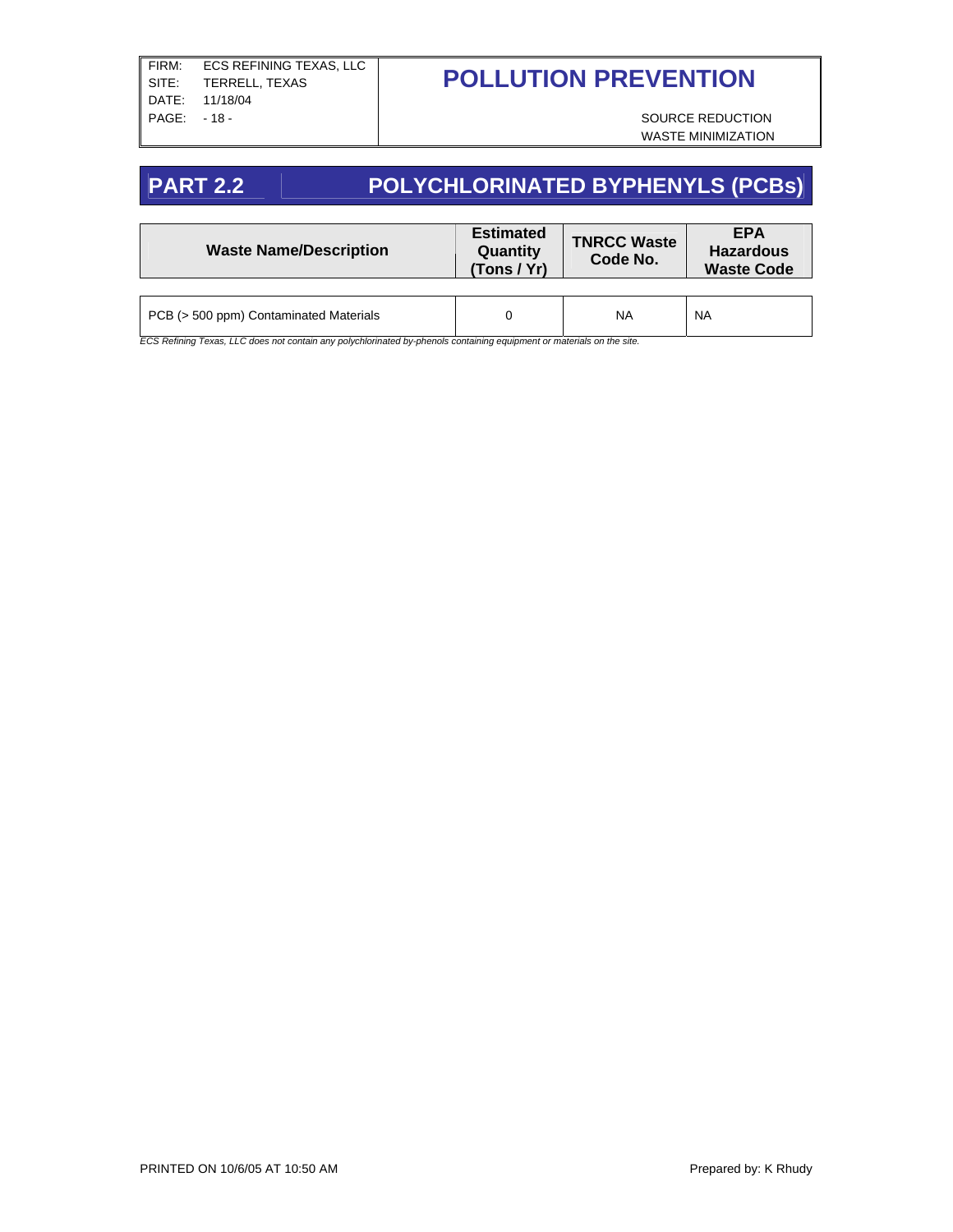WASTE MINIMIZATION

# **PART 2.3** TOXIC RELEASE INVENTORY (TRI)

| TRI Chemical - 2003 | <b>CAS Number</b> |        |
|---------------------|-------------------|--------|
|                     |                   |        |
| Antimony            | 7440-38-0         | 12.07  |
| Copper              | N <sub>100</sub>  | 51.55  |
| Lead                | N420              | 243.37 |
| Zinc Compounds      | N982              | 27.15  |
| Cadmium Compounds   | N078              | 9.31   |

| 2.3.1           | SUMMARY OF RELEASES - 2003 |                  |                             |         |        |                 |
|-----------------|----------------------------|------------------|-----------------------------|---------|--------|-----------------|
| <b>CHEMICAL</b> |                            |                  | <b>RELEASES TO (Pounds)</b> |         |        |                 |
|                 |                            | <b>STACK AIR</b> | <b>FUGITIVE AIR</b>         | WATER   | LAND   | <b>RELEASES</b> |
|                 |                            |                  |                             |         |        |                 |
| Antimony        |                            | 7.3              | 0.5                         | $\star$ | 160    | 168             |
| Copper          |                            | $\star$          | $\star$                     | 0.06    | 403    | 403             |
| Lead            |                            | 199.1            | 14.7                        | 0.04    | 1,996  | 2,209           |
|                 | Zinc Compounds             | $\star$          | $\ast$                      | 0.49    | 12,804 | 12,805          |
|                 | Cadmium Compounds          | $\star$          | $\star$                     | 0.04    | 158    | 158             |
|                 |                            |                  |                             |         |        |                 |
| <b>TOTALS</b>   |                            | 206.4            | 15.2                        | 0.63    | 15,521 | 15,743          |

*\* These chemicals were not measured.* 

| 2.3.2             | SUMMARY OF TOTAL TRANSFERS OFFSITE - 2003 |                                         |                 |                |                  |  |  |
|-------------------|-------------------------------------------|-----------------------------------------|-----------------|----------------|------------------|--|--|
| <b>CHEMICAL</b>   |                                           | <b>TOTAL OFFSITE TRANSFERS (Pounds)</b> | <b>TOTAL</b>    |                |                  |  |  |
|                   |                                           | <b>DISPOSED</b>                         | <b>RECYCLED</b> | <b>TREATED</b> | <b>TRANSFERS</b> |  |  |
|                   |                                           |                                         |                 |                |                  |  |  |
| Antimony          |                                           | 160                                     | 6,876           | 0              | 7,036            |  |  |
| Copper            |                                           | 403                                     | 30,752          | 0              | 31,155           |  |  |
| Lead              |                                           | 1,996                                   | 116,234         | 0              | 118,230          |  |  |
|                   | Zinc Compounds                            | 12,805                                  | 19,156          | 0              | 31,961           |  |  |
| Cadmium Compounds |                                           | 158                                     | 10,533          | 0              | 10,691           |  |  |
|                   |                                           |                                         |                 |                |                  |  |  |
| <b>TOTALS</b>     |                                           | 15,522                                  | 183,551         | 0              | 199,073          |  |  |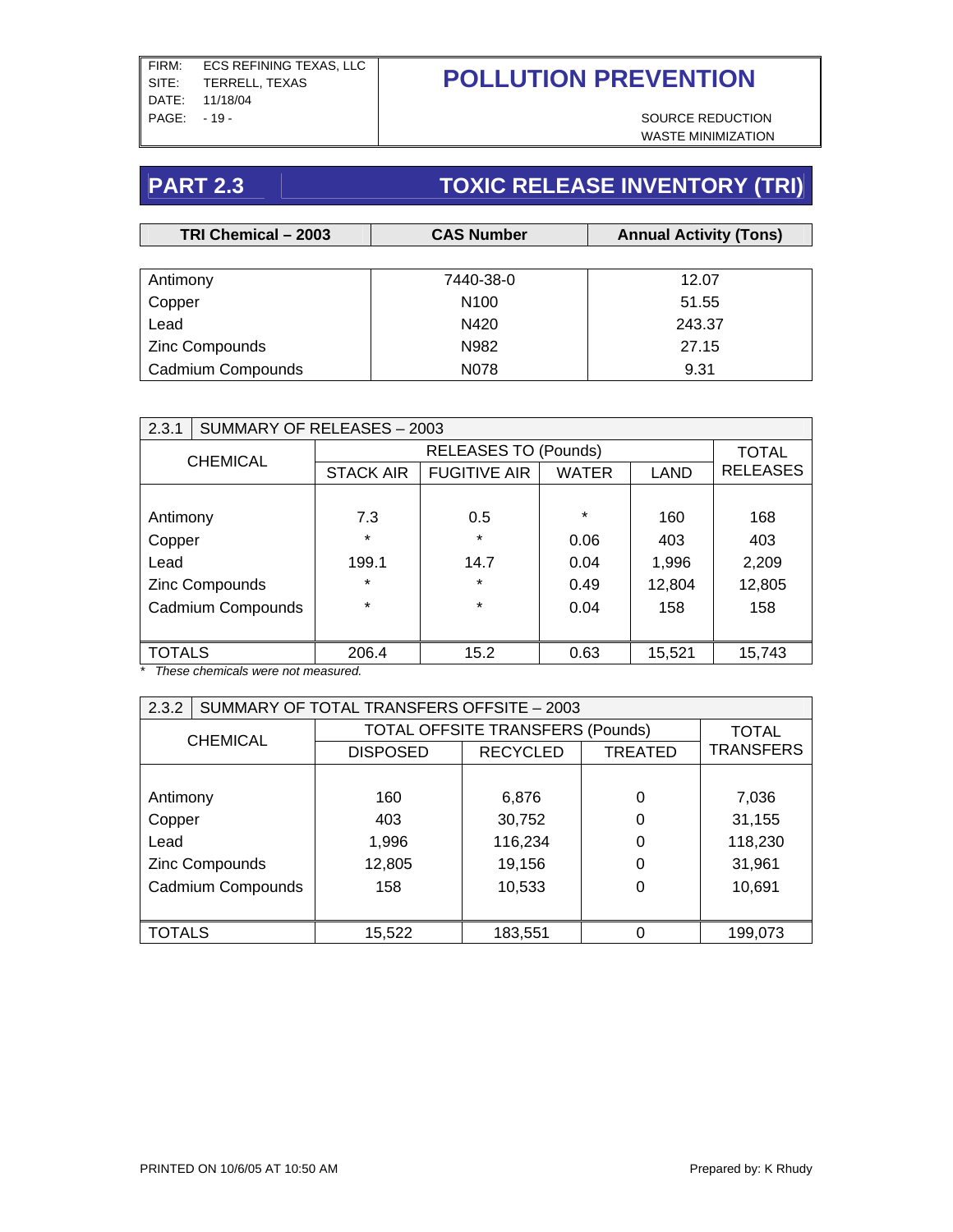WASTE MINIMIZATION

## **PART 2.4 PRIORITIZED LIST OF WASTE STREAMS**

### 2.4.1 PRIORITIZATION CRITERIA

ECS Refining Texas, LLC has prioritized its waste streams using the following criteria:

- Current disposal practices and cost
- Current and potential future environmental regulations
- Raw material costs
- Threat to workers, public, and environment
- Handling, storage and disposal problems
- Amount of waste generated
- Length of time waste displays hazardous characteristics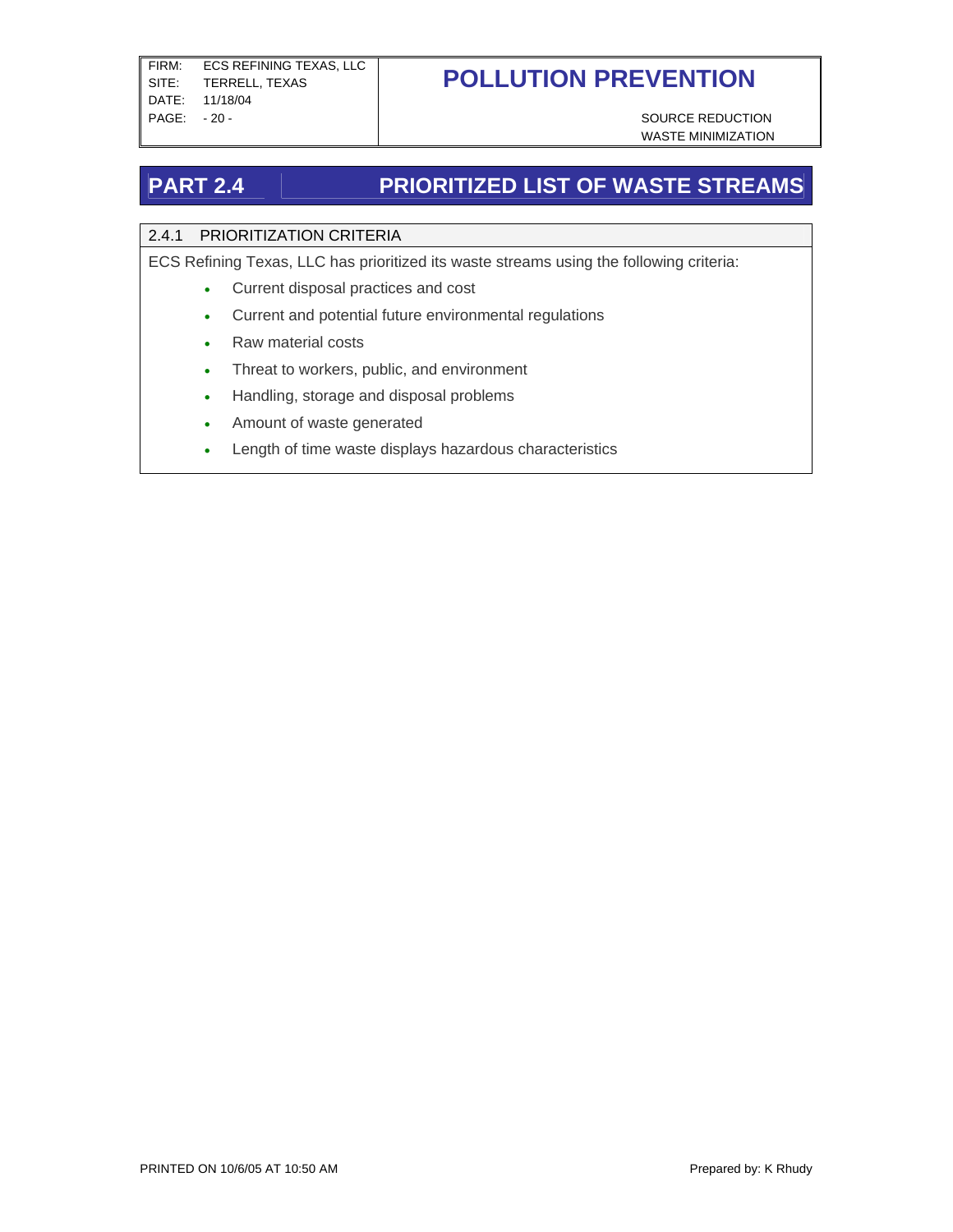WASTE MINIMIZATION

## **PART 3.1 GOALS AND REDUCTION ESTIMATES**

### 3.1.1 GOALS

ECS Refining Texas, LLC (ECS) commitment to the protection of the environment and waste reduction practices is stated in its corporate Environmental, Health and Safety Policy (Section 3.1.2). This policy states that ECS will reduce, recycle, and manage waste responsibly. As part of the pledge, ECS has set the following goals to reduce waste over the next five years.

- 1. Reduce the amount of Class 1 non-hazardous slag that is sent for disposal which will lead to reduce disposal cost and reduction in TRI chemical inventory.
- 2. Reduce the amount of hazardous brick that is produced during the relining of the rotary furnace which will reduce disposal cost.
- 3. Implement a process for washing baghouse dust to allow for a cleaner on-site recycling option.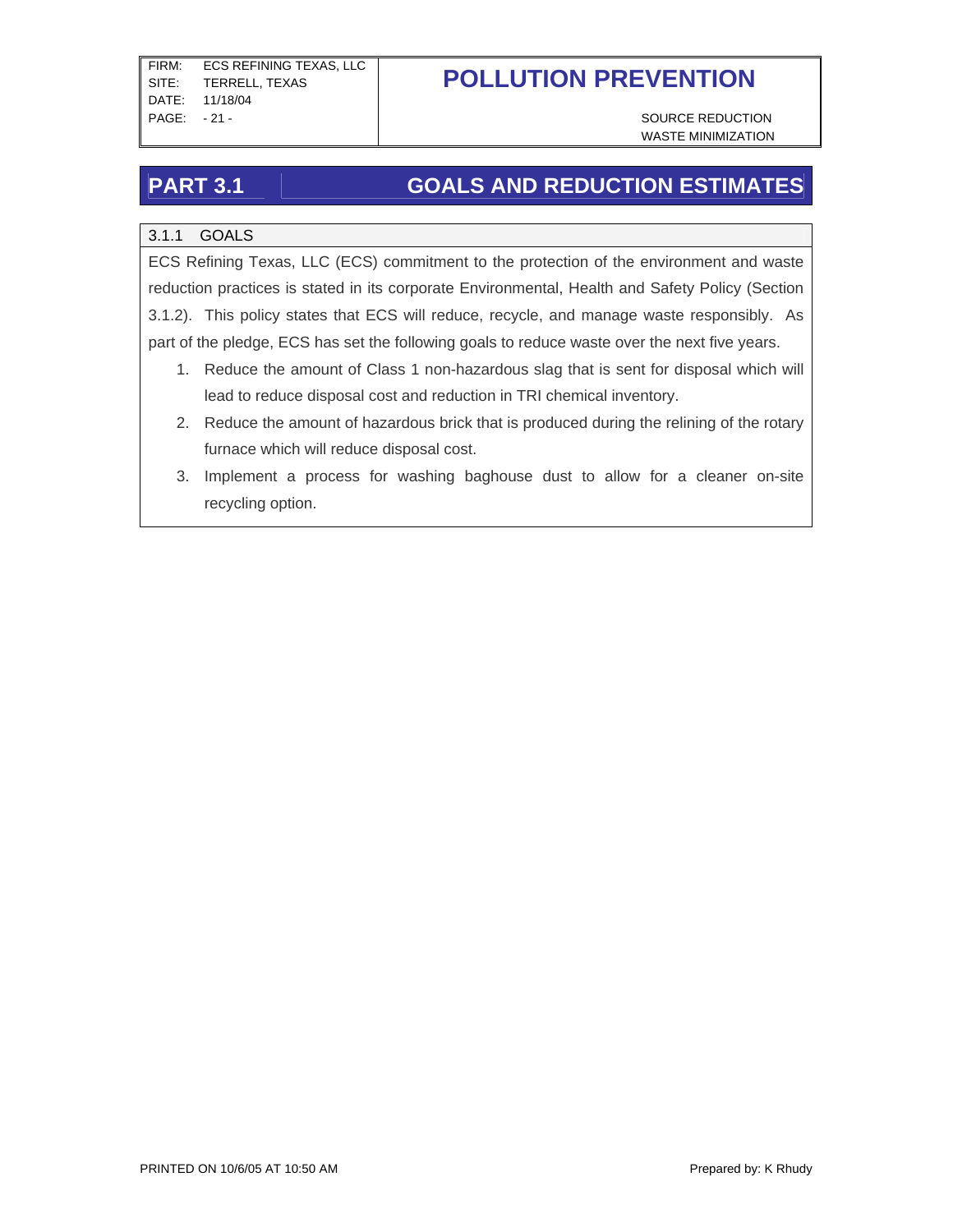FIRM: ECS REFINING TEXAS, LLC SITE: TERRELL, TEXAS DATE: 11/18/04 PAGE: -22 - SOURCE REDUCTION

## **POLLUTION PREVENTION**

WASTE MINIMIZATION

#### 3.1.2 CORPORATE ENVIRONMENTAL, HEALTH AND SAFETY POLICY

#### ECS REFINING TEXAS, LLC

#### ENVIRONMENTAL, SAFETY AND HEALTH POLICY

ECS Refining Texas, LLC is committed to environmental excellence and is exemplified by its pollution prevention and control measures that go beyond the requirements of the regulatory agencies.

Now more than ever, companies are looking beyond the old strategy of reactive compliance with environmental regulations to adopting a proactive, risk-based approach to environmental issues. This allows development of corporate environmental programs that not only comply with the law, but also have a positive impact on the bottom line of the company. ECS has always maintained this viewpoint and is well-equipped to handle environmentally sensitive metalbearing waste materials. In addition, safety will be given primary importance in planning and operating all company activities in order to protect employees against occupational injuries and illnesses and to protect the company against unnecessary financial burden and reduced efficiency. The employees of ECS are considered valuable assets. Their safety is of vital concern. Recognizing its' need and responsibility for the safety of it's' employees, the company considers injury and illness prevention an important and integral part of every operation.

ECS is committed to the conservation of natural resources, including energy; to the reduction, recycling and responsible management of its wastes; and to exercising stewardship over its products.

ECS will comply with existing environmental, safety and health laws and regulations and support activities that contribute to pollution prevention, responsible resource management, and the safety, health and well being of employees, customers and the communities in which it operates.

> Matt Wilkins General Manager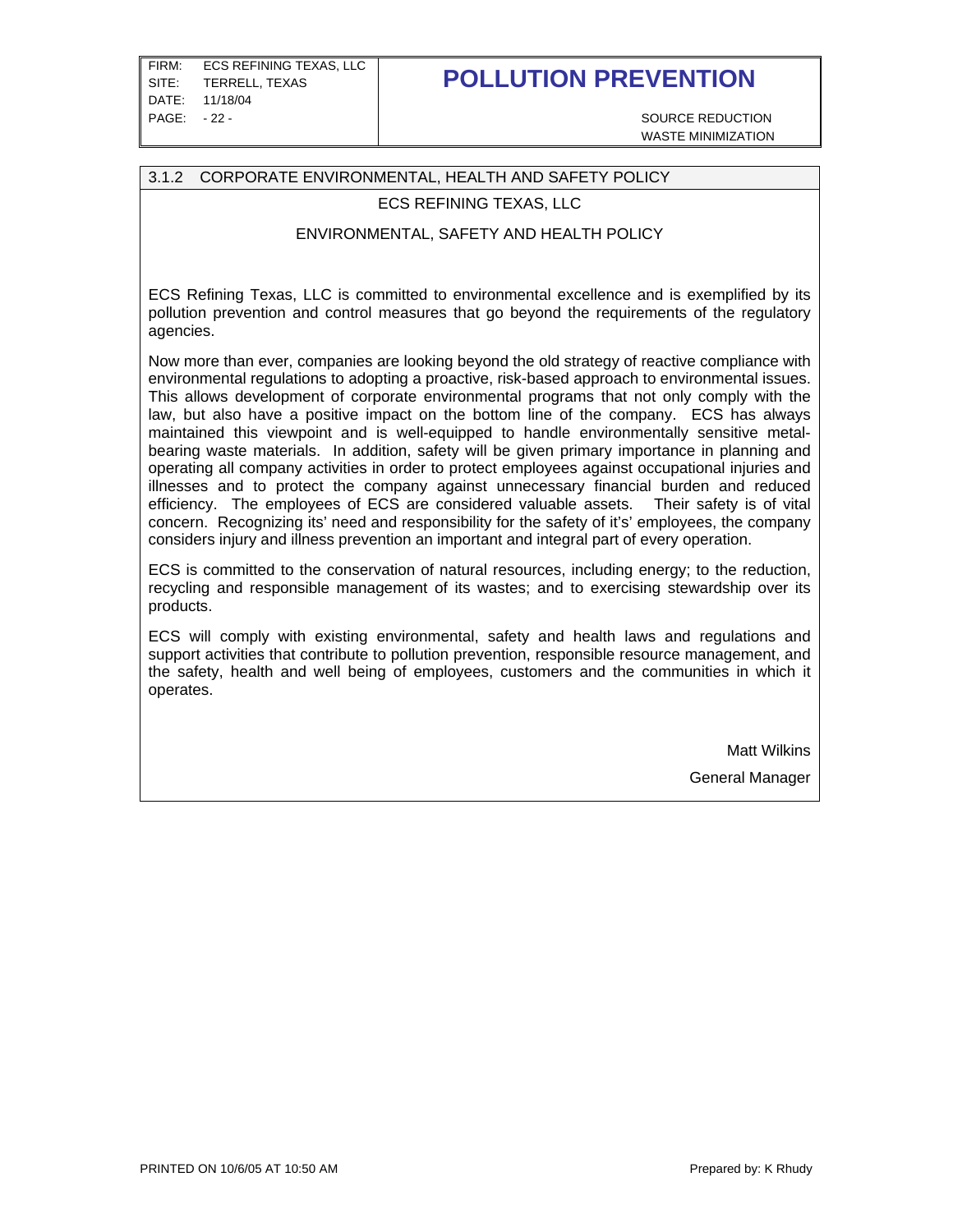WASTE MINIMIZATION

#### 3.1.3 IMPLEMENTATION SCHEDULE

This section provides an implementation schedule that ECS Refining Texas, LLC (ECS) will follow in order to meet the goals as stated above. The table covers the five year period of November 18, 2004 through November 18, 2009. The first year in the table will be the period of November 18, 2004 through November 18, 2005, and all subsequent years will follow the same plan.

#### EXPIRATION DATE: November 18, 2009

| <b>GOAL</b>             | 1 <sup>ST</sup> YEAR | 2 <sup>ND</sup> YEAR | 3RD YEAR        | 4 <sup>TH</sup> YEAR | 5 <sup>TH</sup> YEAR |
|-------------------------|----------------------|----------------------|-----------------|----------------------|----------------------|
|                         | $11/04 - 11/05$      | $11/05 - 11/06$      | $11/06 - 11/07$ | $11/07 - 11/08$      | $11/08 - 11/09$      |
|                         |                      |                      |                 |                      |                      |
| 1 – Rotary Furnace Slag | 25%                  | 25 %                 | 25%             | 5%                   | $0\%$                |
| 2 – Hazardous Brick     | $0\%$                | 10%                  | 50 %            | $10\%$               | 5 %                  |
| 3 - Baghouse Dust       | $0\%$                | 10%                  | 50%             | 75%                  | 0%                   |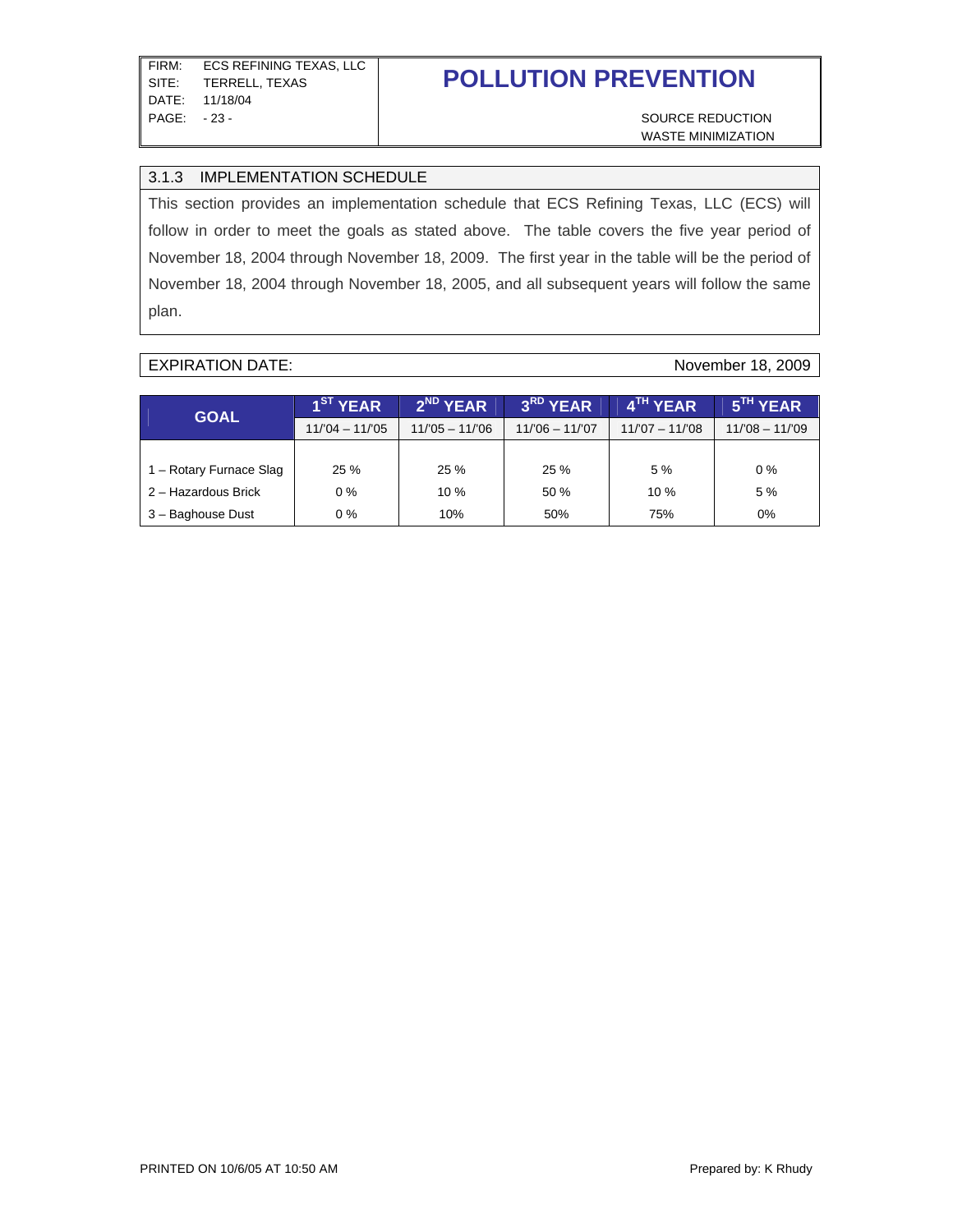WASTE MINIMIZATION

## **PART 4.1 POLLUTION PREVENTION PROJECTS**

### 4.1.1 REDUCTION OF DISPOSAL OF ROTARY FURNACE "SPENT" SLAG

The rotary furnace (S-6) receives material from feedstocks and other processes at the plant. Reducing agents are added to the process for transforming metal oxides into metal. The furnace rotates while heating material in its chamber, allowing for thorough mixing and more efficient reduction. Once the reaction is complete, the furnace is tapped and molten metal flows into prepared molds. Each mold holds approximately 6,000 pounds of metal. The slag from the system is similarly and separately cast into prepared molds. Slag is a by-product from the smelting process. It is typically high in silicates of calcium, magnesium, aluminum and contains high amounts of zinc and iron Slag is primarily used to collect impurities from the metal oxides during the reduction step. In many cases, these slags when tapped contain enough fluxing value and/or metal content (e.g., tin) that it may be recycled back into the process. However, once the metal value is depleted and/or the fluxing value is exhausted the slag becomes "spent" and must be shipped off-site for disposal.

In 2003, approximately 277,872 lbs of the "spent" slag generated at ECS Refining Texas, LLC (ECS) was shipped off-site to a landfill as a Texas class 1 non-hazardous waste. It is this material that contributes most to the amount of waste generated at ECS. It is projected that the total amount of "spent" slag generated will double in future years. Therefore, it has the potential to significantly affect the amount of TRI – Pb, TRI Zn and other potential TRI chemicals transferred off-site in a given year. The reason for this increase includes a recently stronger economical market for tin and lead which has lead to an increase in incoming materials and plant production. Do to this increase in production; ECS will have the potential to produce more slag on an annual basis. ECS is continuing to refine its operations in hope to produce a Texas Class 2 non-hazardous slag that may be disposed of in a non-hazardous landfill or be sent for recycling (e.g., road aggregate).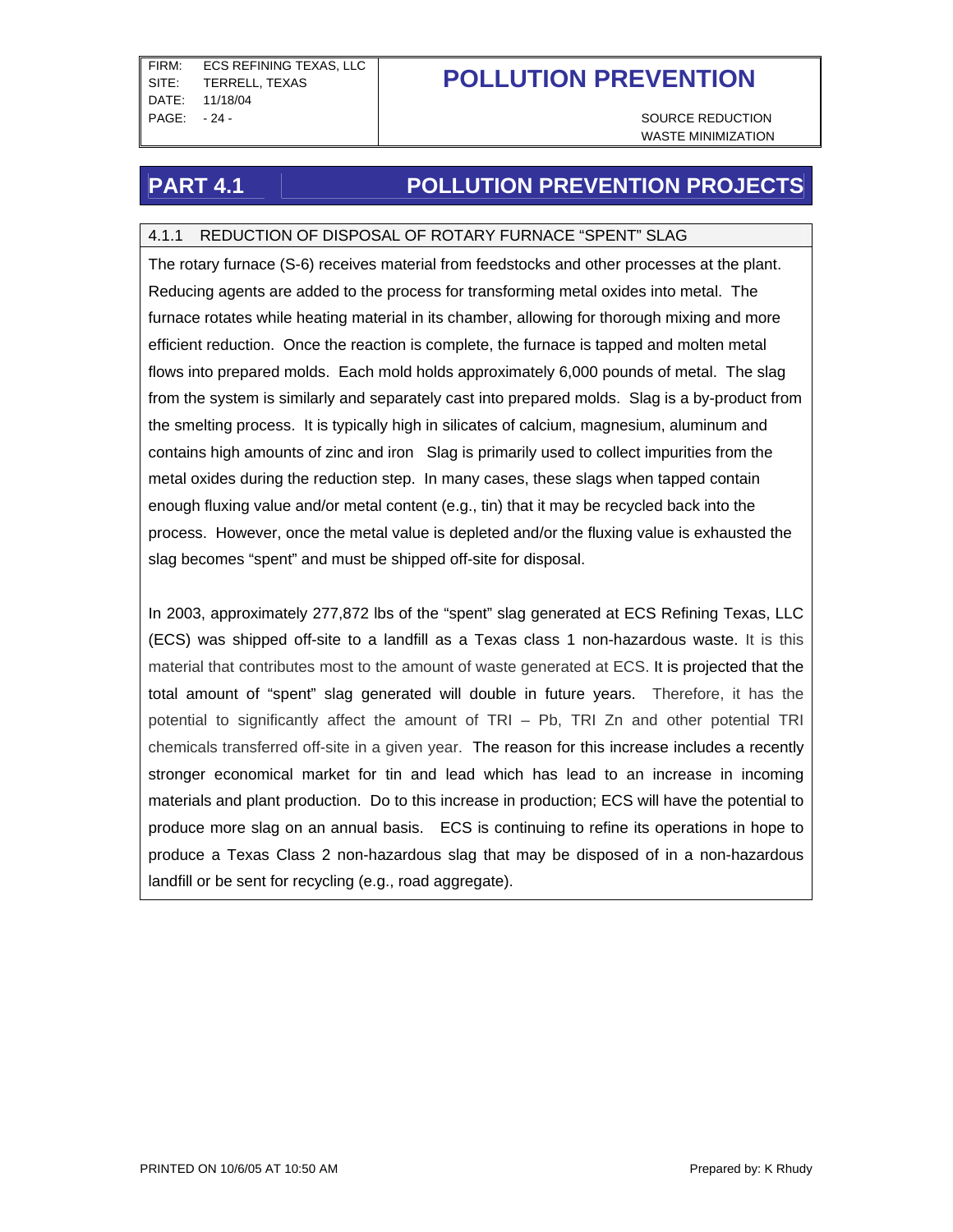WASTE MINIMIZATION

#### 4.1.1.1 TECHNICAL AND ECONOMIC CONSIDERATIONS

The primary reason for the future increase in "spent" slags is do to an increase in production. This will ultimately increase the overall cost of disposal at ECS. At present, landfill disposal cost for a Texas class 1 non-hazardous waste is \$35.00 per ton. The cost of a Texas class 2 nonhazardous waste is \$25 per ton. Based on the slag generated in 2003 ECS would have saved approximately \$1,500 in disposal cost if it produced a Class 2 non-hazardous slag. Landfill disposal provides a superior waste solution only if other solutions (recycling and/or refining) exceed economic cost and are not available while offering adequate protection from human health and the environment.

ECS is in the process of exploring alternative uses for "spent" slag that will eliminate the need for a landfill disposal and provide economical resource that will benefit the operations at ECS, human health and the environment.

#### 4.1.1.2 ENVIRONMENTAL AND HUMAN HEALTH CONSIDERATIONS

Waste minimization will minimize environmental risks by reducing exposures and potential releases to the environment during handling of the materials and volume that needs to be sent off-site for land disposal.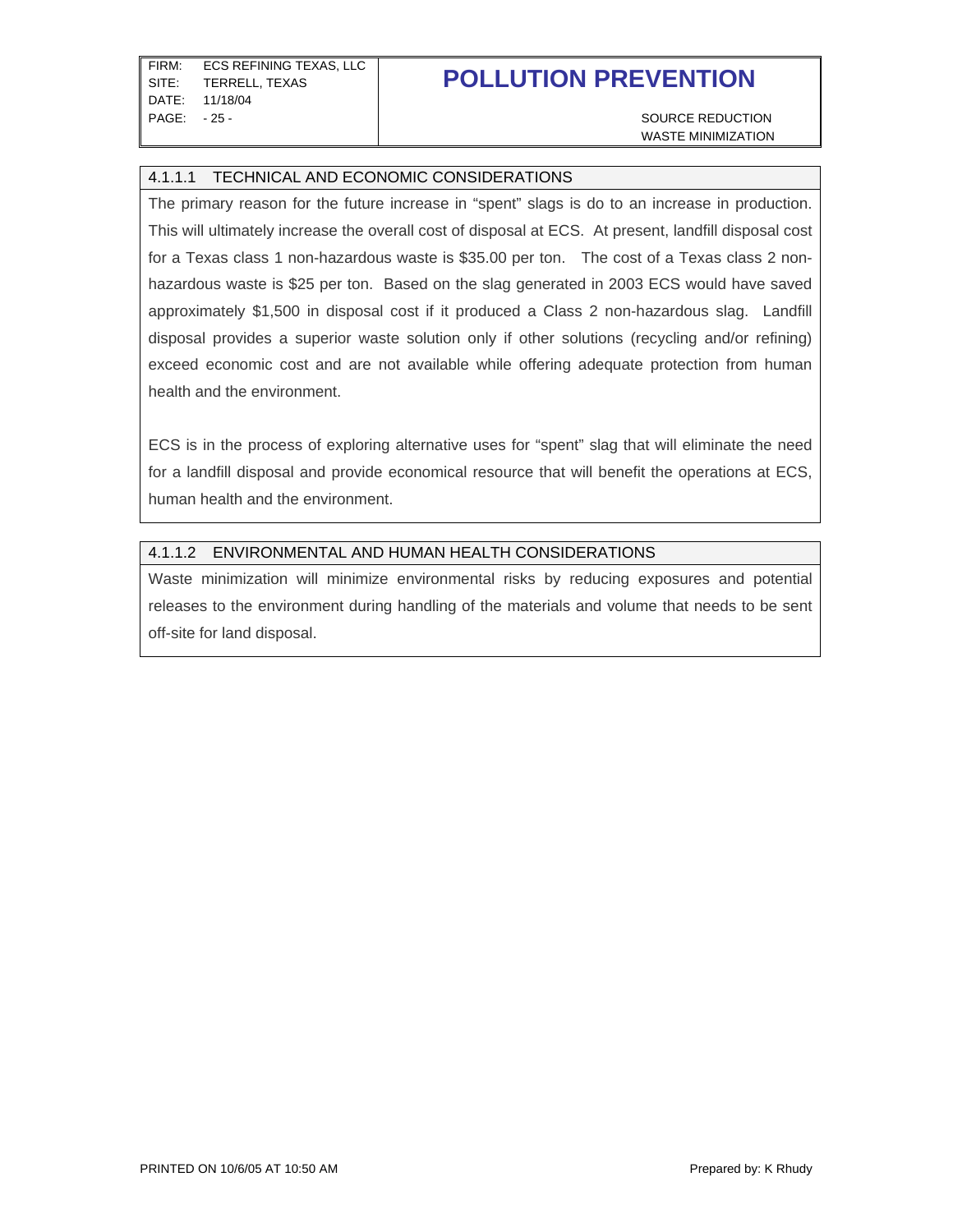WASTE MINIMIZATION

#### 4.1.2 REDUCTION OF "HAZARDOUS" REFRACTORY BRICK

ECS Refining Texas, LLC (ECS) waste stream 0010319H comprises of materials containing alumina oxides contaminated with metal compounds. The primary source of the waste stream is the insulating brick used to line the rotary furnace (S-6). It is generated during the relining of the rotary furnace which occurs approximately every 15-18 months. In past years, this waste stream has contributed up to 98% of the hazardous waste generated and transferred off-site. Therefore, it has the potential to significantly affect the amount of TRI – Pb, TRI Zn and other potential TRI chemicals recorded in a given year. For instance, this waste stream added 16,796 lbs in 2001, 12,038 lbs in 2002 and 4,900 lbs in 2003 to the Annual Waste Summary. These materials were treated to universal treatment standards and disposed of in a Class C landfill.

ECS has implemented procedures to help extend the life of the refractory brick and lining in general by limiting the number of "hot-cold" cycles applied during the furnace operation. In addition, ECS is exploring the use of a castible refractory as a replacement for the refractory brick. In both cases, ECS hopes reduce unnecessary generation of "hazardous" waste that needs to be treated and ultimately disposed. Efforts are also being explored that will allow a more probable chance that the material can be place back into a reclamation process off-site.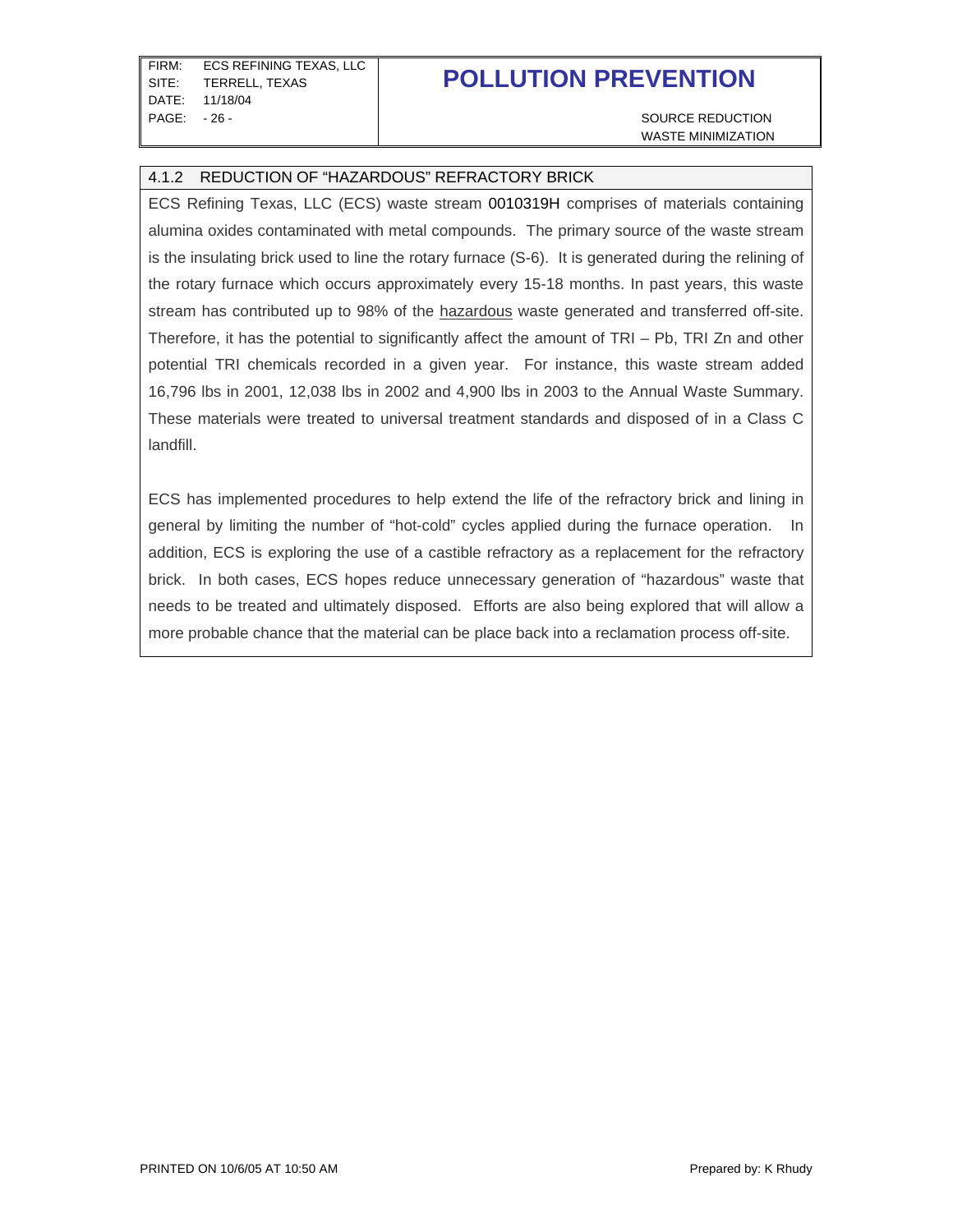FIRM: ECS REFINING TEXAS, LLC SITE: TERRELL, TEXAS DATE: 11/18/04 PAGE: -27 - SOURCE REDUCTION

## **POLLUTION PREVENTION**

WASTE MINIMIZATION

#### 4.1.2.1 TECHNICAL AND ECONOMIC CONSIDERATIONS

As mentioned above, ECS has implemented procedures to extend the life of the refractory brick and lining within the rotary furnace. It is important for ECS to maximize the use of this lining because the cost of the brick with installation can exceed \$180,000 per relining. An effort is being explore to replace the brick lining with a castible lining. This will reduce the installation cost by approximately \$43,000 per relining and hopefully extend the service life of the rotary furnace. ECS also hopes that the castible lining will produce a less toxic (i.e., fails TCLP) spent material and can be managed as a non-hazardous waste. In both cases, the lining must be managed according to federal, state and local regulations and be properly disposed of until alternative recycling opportunities exist.

Present landfill disposal cost for characteristically hazardous brick and castible with multiple EPA hazardous waste codes (failing TCLP) is approximately \$233.00 per ton. It is this material that contributes most to the amount of hazardous waste generated at ECS. Landfill disposal provides a superior waste solution only if other solutions (recycling and/or refining) exceed economic cost and are not available while offering adequate protection from human health and the environment.

#### 4.1.2.2 ENVIRONMENTAL AND HUMAN HEALTH CONSIDERATIONS

Waste minimization will minimize environmental risks by reducing exposures and potential releases to the environment during handling of the materials and volume that needs to be sent off-site for land disposal.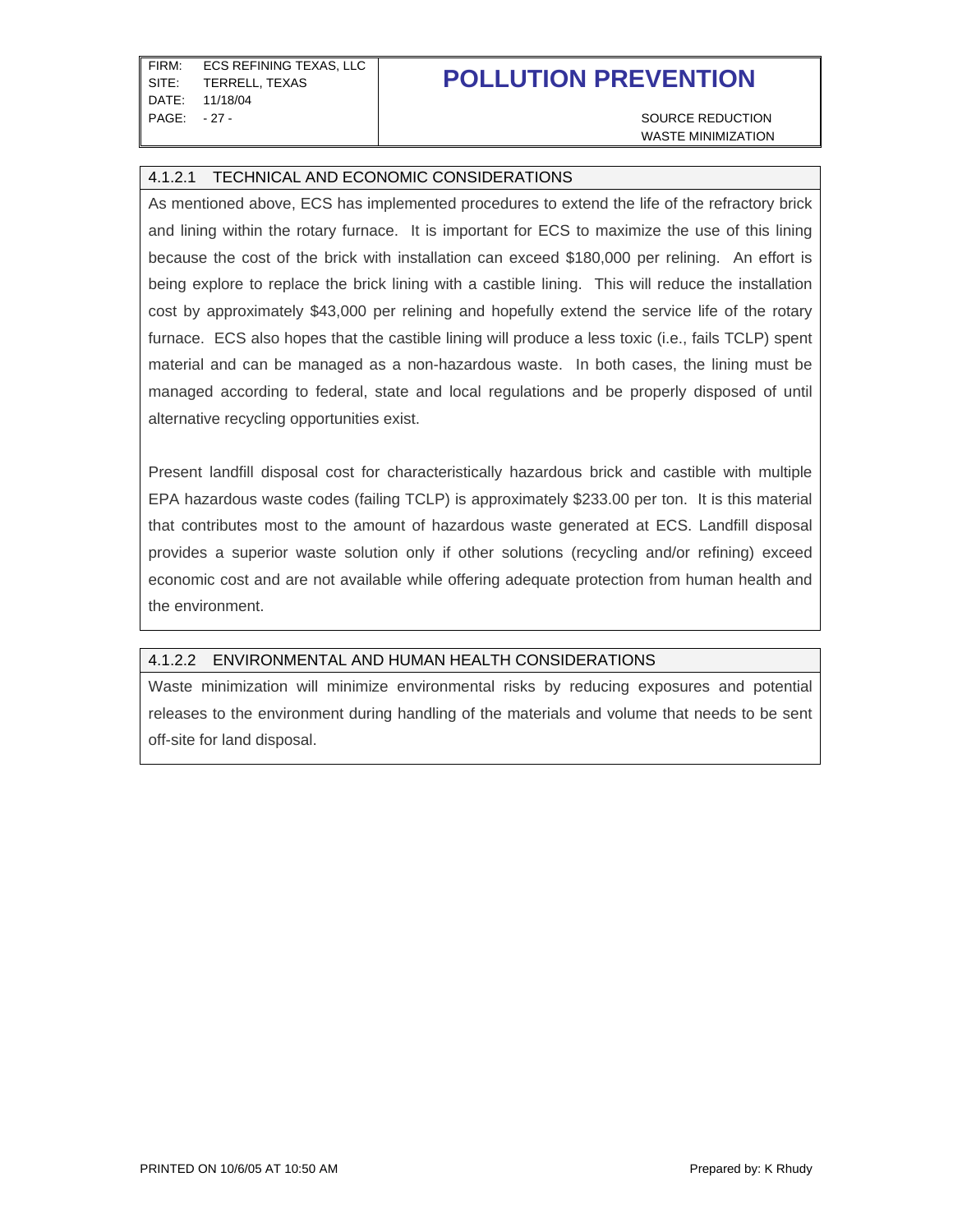WASTE MINIMIZATION

#### 4.1.3 ON-SITE RECYCLING OF BAGHOUSE DUST

As shown in Section 1.4.1, ECS Refining Texas, LLC (ECS) operates several baghouses which are used to collect and clean emission from various process equipment. A baghouse is nothing more than a "house full of bags." The bags are usually made of cotton, wool, synthetic, or glass fibers, and there may be hundreds of bags within one structure. This kind of fabric filtration is a well-known and practiced method for separating dry particles from a stream of gases (usually air or combustion gases). The dusty gas flows into and through the fabric, leaving the dust on the inside of the bag, while the cleaned gas exits through the bag to the other side and then out the baghouse. The fabric does some filtering of the dust, but really is more important in its role as a support medium for the layer of dust that quickly accumulates on it. This dust layer actually does the highly efficient filtering of small particles for which baghouses are known. Extended operation of these baghouse requires that the bags be periodically cleaned, and that the dust be removed from the baghouse. This baghouse dust typical will contain economical amounts of tin, lead and precious metals.

At times, the baghouse dust is recycled back into the rotary furnace to collect the existing metal value contain within. Unfortunately, this material is light and "fluffy" which make loading to the rotary furnace difficult. For instance, ECS can loose up to 30% of its weight immediately back to the baghouse. This causes impurities to build up in the baghouse dust making it difficult to handle and recycle. In 2003, ECS shipped approximately 90,000 lbs of baghouse dust off-site to smelters that could handle the higher impurities contained within. These shipments increase the amount TRI chemicals transferred in a year and reduce the value of the material.

In the near future, ECS will be washing its baghouse dust upon generation. It is believed that washing the fume will remove certain problem impurities (e.g., cadmium, zinc, etc.) allowing for a cleaner smelt in the furnace and less shipments off-site, thus reducing the amount of TRI chemicals transferred off-site.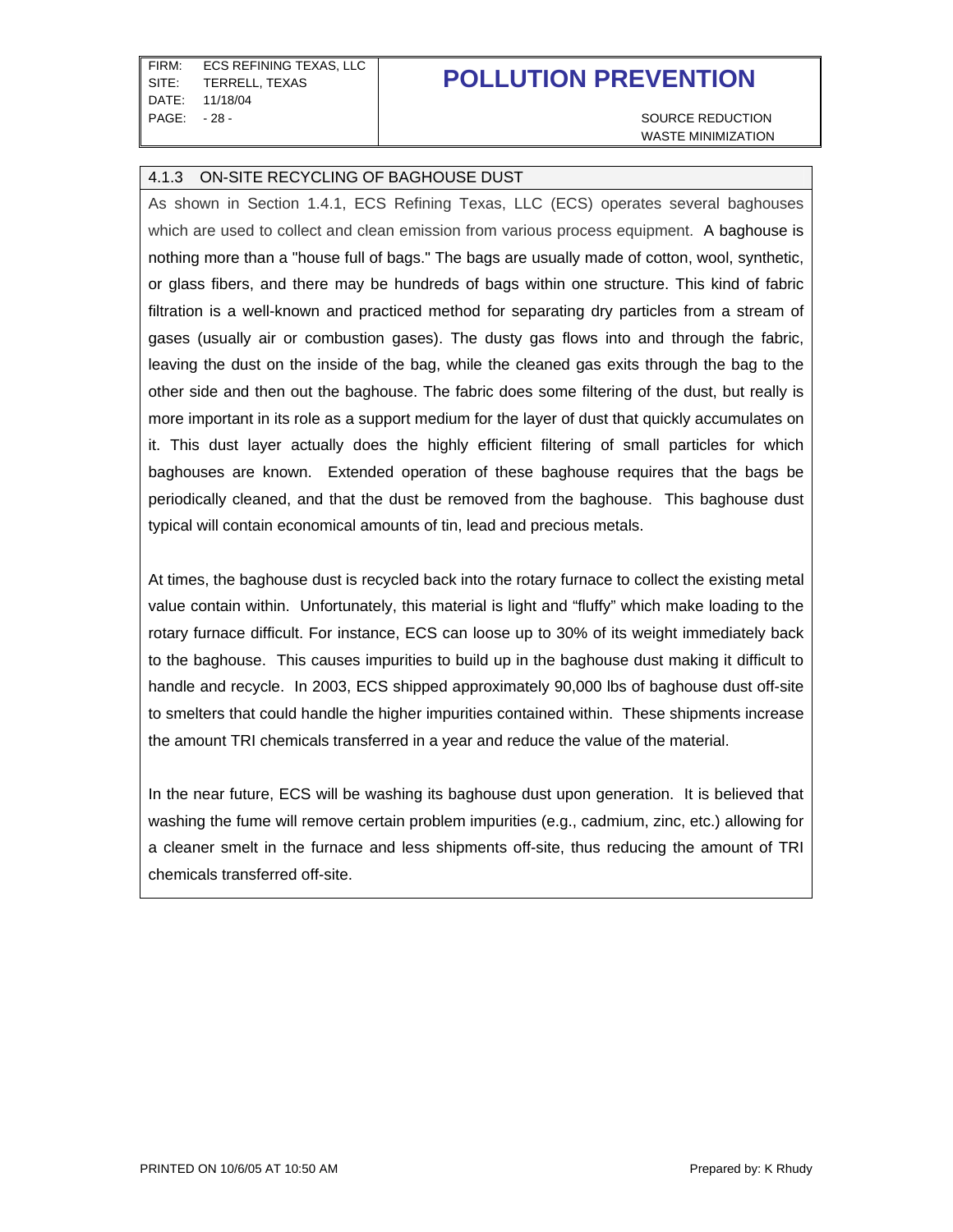FIRM: ECS REFINING TEXAS, LLC SITE: TERRELL, TEXAS DATE: 11/18/04 PAGE: -29 - SOURCE REDUCTION

# **POLLUTION PREVENTION**

WASTE MINIMIZATION

#### 4.1.3.1 TECHNICAL AND ECONOMIC CONSIDERATIONS

As mentioned above, ECS shipped several loads of baghouse dust off-site for further recycling. These shipments combined contained approximately 29,000 lbs of tin and 12,000 lbs of lead. At current market this material contains approximately \$125,000 worth in tin and lead. When ECS ships a material off-site for further processing, the value of the material is reduced significantly do to processing charges and transportation cost. Therefore, washing the dust on-site will allow ECS to recover and maintain most of the value of the material. It also allows for a cleaner smelt in the furnace which leads to reduce operating cost. In addition, it will prevent impurities from building up in the system that ultimately needs to be shipped off-site for further recycling or disposal. Finally, this new process will allow a quicker means of recycling the material through the system and prevent any speculative accumulation.

#### 4.1.3.2 ENVIRONMENTAL AND HUMAN HEALTH CONSIDERATIONS

Waste minimization will minimize environmental risks by reducing exposures and potential releases to the environment during handling of baghouse dust and reduce the volume which is sent off-site.